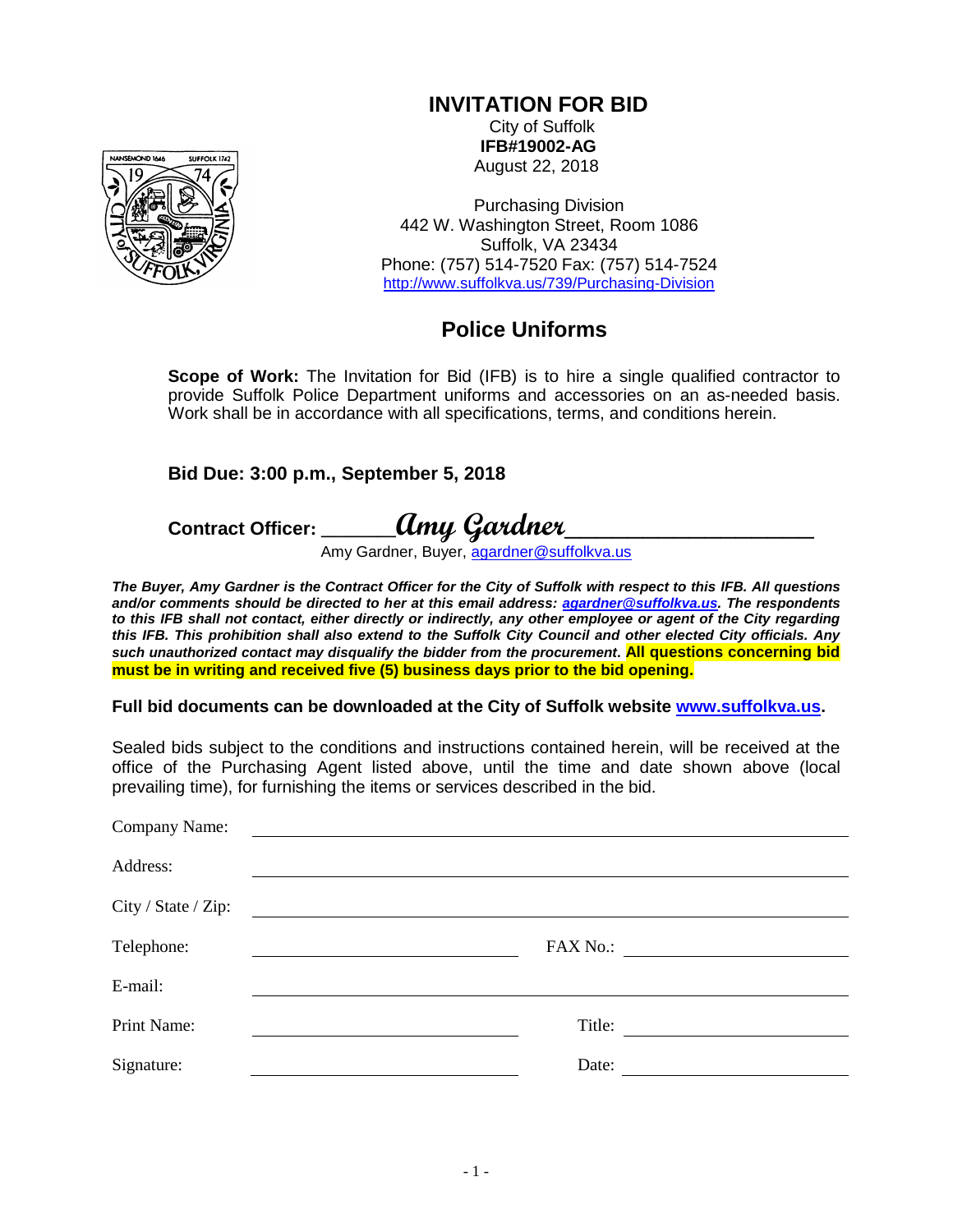In compliance with this Invitation for Bid (IFB), and subject to all the conditions thereof, the signatory offers, if this bid is accepted within ninety (90) calendar days from the date of the opening, to furnish any or all of the items and/or services upon which prices are quoted, at the price set opposite each item, to be delivered at the time and place specified herein. The above signature certifies the bidder has read, understands, and agrees to all terms, conditions, and requirements of this bid, and is authorized to contract on behalf of firm named above.

IF YOU NEED ANY REASONABLE ACCOMMODATION FOR ANY TYPE OF DISABILITY IN ORDER TO PARTICIPATE IN THIS PROCUREMENT, PLEASE CONTACT THIS DIVISION AS SOON AS POSSIBLE.

### **BIDS MUST BE SUBMITTED IN THE PURCHASING DIVISION, ROOM 1086, PRIOR TO THE 3:00 OPENING.**

### **BID OPENING**

Bids shall be publicly opened and read aloud on the date that the bids are accepted. Public opening will be held on September 5, 2018, at **3:00 PM** (local prevailing time), in the City of Suffolk Municipal Center, Purchasing Conference Room, Room 1086, located at 442 W. Washington Street, Suffolk, VA 23434-5237.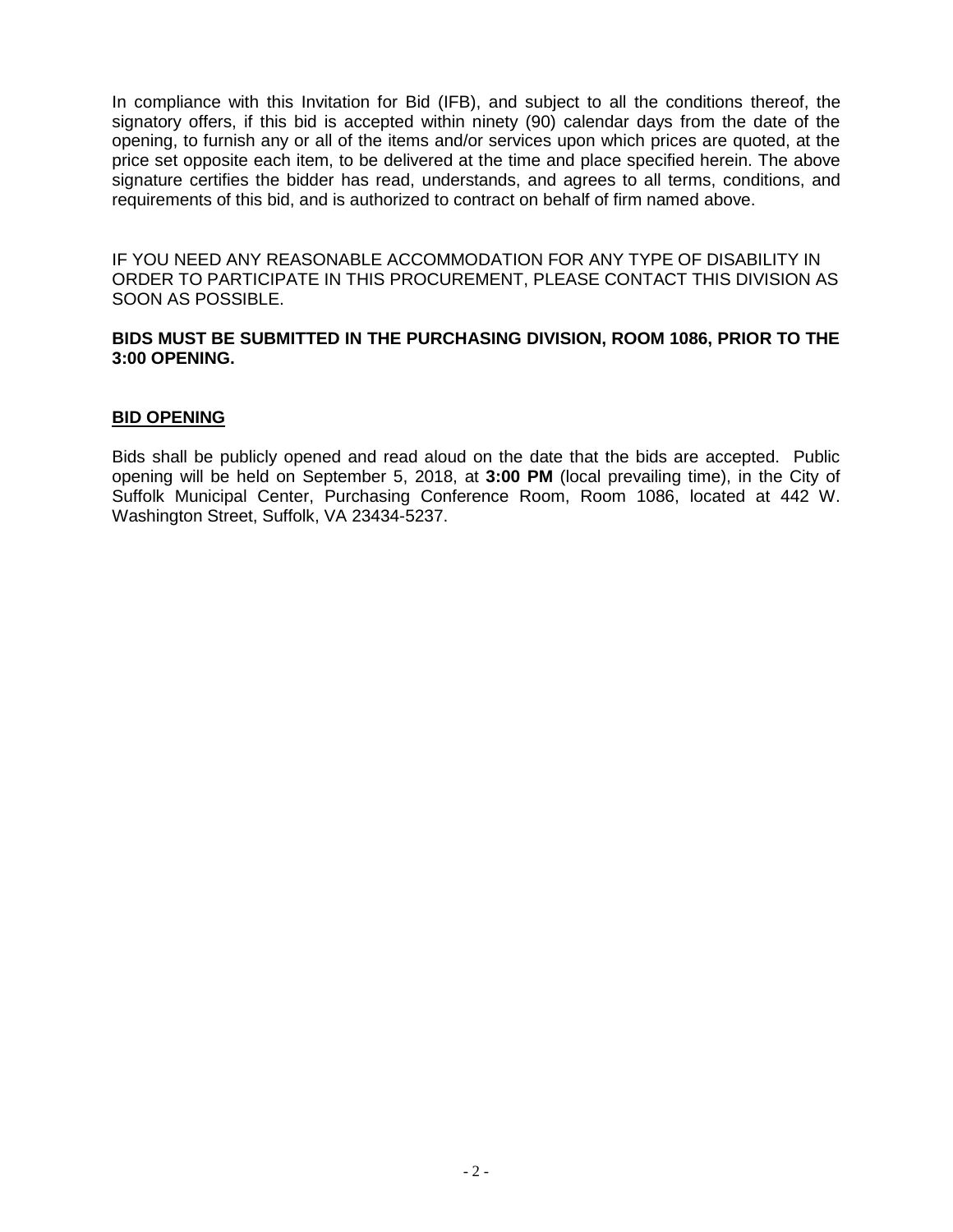# **INVITATION FOR BID**

# **Police Uniforms**

## **Table of Contents**

## **SECTION/TITLE**

| ANTICOLLUSION/NONDISCRIMINATION/DRUG FREE WORKPLACE CLAUSES  - 30 - |  |
|---------------------------------------------------------------------|--|
|                                                                     |  |
|                                                                     |  |
|                                                                     |  |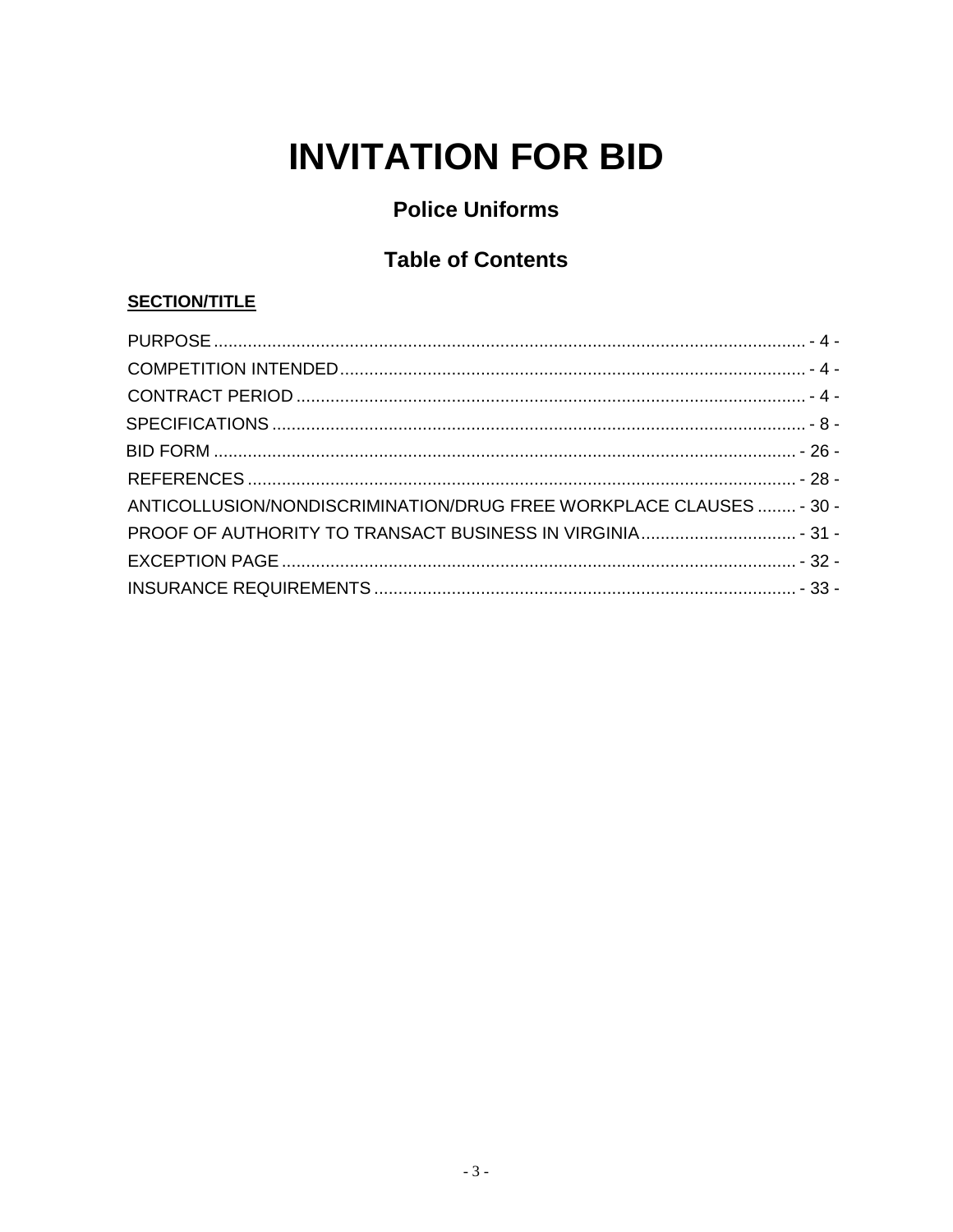## <span id="page-3-0"></span>**PURPOSE**

The Invitation for Bid (IFB) is to hire a single qualified contractor to provide Suffolk Police Department uniforms and accessories on an as-needed basis. Work shall be in accordance with all specifications, terms, and conditions herein.

### <span id="page-3-1"></span>**COMPETITION INTENDED**

It is the City's intent that this Invitation for Bid (IFB) permits competition. It shall be the bidder's responsibility to advise the Purchasing Agent in writing if any language requirement, specification, etc., or any combination thereof, inadvertently restricts or limits the requirements stated in this IFB to a single source. Such notification must be received by the Purchasing Agent not later than five (5) business days prior to the date set for bids to close.

### <span id="page-3-2"></span>**CONTRACT PERIOD**

The contract shall cover the period from date of award through August 31, 2019.

The City reserves the option to renew this agreement for four (4) additional one-year periods ending August 31, 2023. Unless notified in writing thirty (30) days prior to the expiration date, the contract will automatically renew during these periods.

Initial rates and subsequent renewal rates must be guaranteed for a minimum of twelve (12) months. Any increase in rates shall be limited to the lesser of the Consumer Price Index for all Urban Consumers (CPI-U) – Other Goods and Services (unadjusted for the current 12 month period) or 3%. The City does not guarantee any rate increase**. The City must be notified of any rate increases during the contract period.**

#### General Specifications

Any quantities shown are approximate and are for the purpose of bid evaluation. The City of Suffolk reserves the right to order such goods or services as may be required during the said period, and it also reserves the right not to order any goods or services bid upon by the vendor, if it is found that such services are not required by the City during the period covered by this contract.

All work shall be on an AS NEEDED BASIS in accordance with specifications and conditions herein and as instructed and scheduled with the using department. The City does not guarantee any minimum amount of expenditures for the Contractor during the contract period; the quantity of goods or services are to be determined by the using department.

Bidder should have a physical location within a 45 minute radius of Police Headquarters, located at 111 Henley Place, where officers may go for alterations, measurements, and to return items.

Successful Bidder shall have at least five (5) years of experience in providing the services/goods detailed in this Invitation to Bid and the necessary resources to perform the services or provide the goods. Bidder's references shall demonstrate the capability, in all respects, to perform the work specified herein.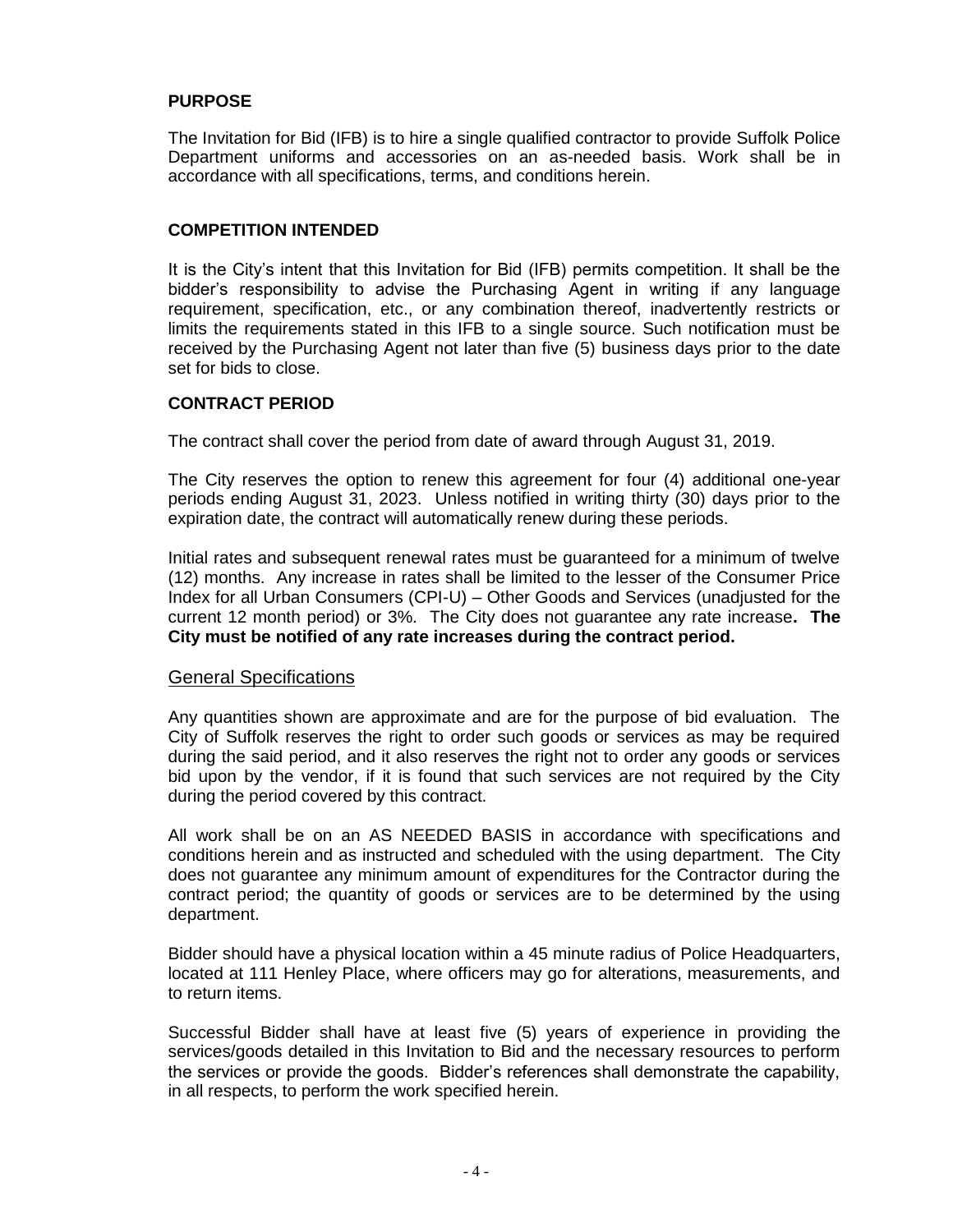## Substitutions/Replacements

Brand names specified herein convey the type and quality of materials and construction required by the Suffolk Police Department in the performance of their work. It is not the intent of the City for these specifications to be proprietary; equals will be evaluated in accordance with comparable quality, technology, function ability, and suitability for the purpose intended. **See Attachment A**

The City, in its sole opinion, will determine whether the clothing/accessories offered are equal to that specified.

In the event any manufacture discontinues any style of wearing apparel or shoe on this agreement, the Bidder shall supply another style equal to or greater than the specification on that item. Any substituted item shall be subject to the approval of the Police Department.

#### **Delivery**

All clothing/accessories shall be available for pick up by the Suffolk Police Department Quartermaster.

Listings of all "in-stock" items are to be maintained at 30% by the vendor and made available to the City of Suffolk upon request.

Vendor shall maintain small warehouse of slightly used uniforms and pull from those first when completing orders as available.

All stock/standard sizes shall be delivered within thirty (30) days after receipt of order and special sizing stock shall be delivered within forty (45) days after receipt of order.

Successful Bidder shall bag and label all orders per individual officer or staff member and the RMS order#.

#### Measurements and Alterations

Successful Bidder shall have the capabilities, facilities, and equipment necessary to fit any and all employees with the proper size, style, and quantity of wearing apparel and/or shoes specified herein.

If needed and when called upon, the Contractor shall be required to have a representative available to the department within 2 business days.

Successful Bidder shall have on hand at their facility qualified personnel to measure and fit uniforms, and a trained tailor to fit and alter uniforms.

Successful Bidder shall be required to have a rep at the department 1 day a month on an agreed upon scheduled date. Bidder must provide an individual of the same sex for any uniform fittings. Any change in date shall be agreed upon at least 72 hours in advanced.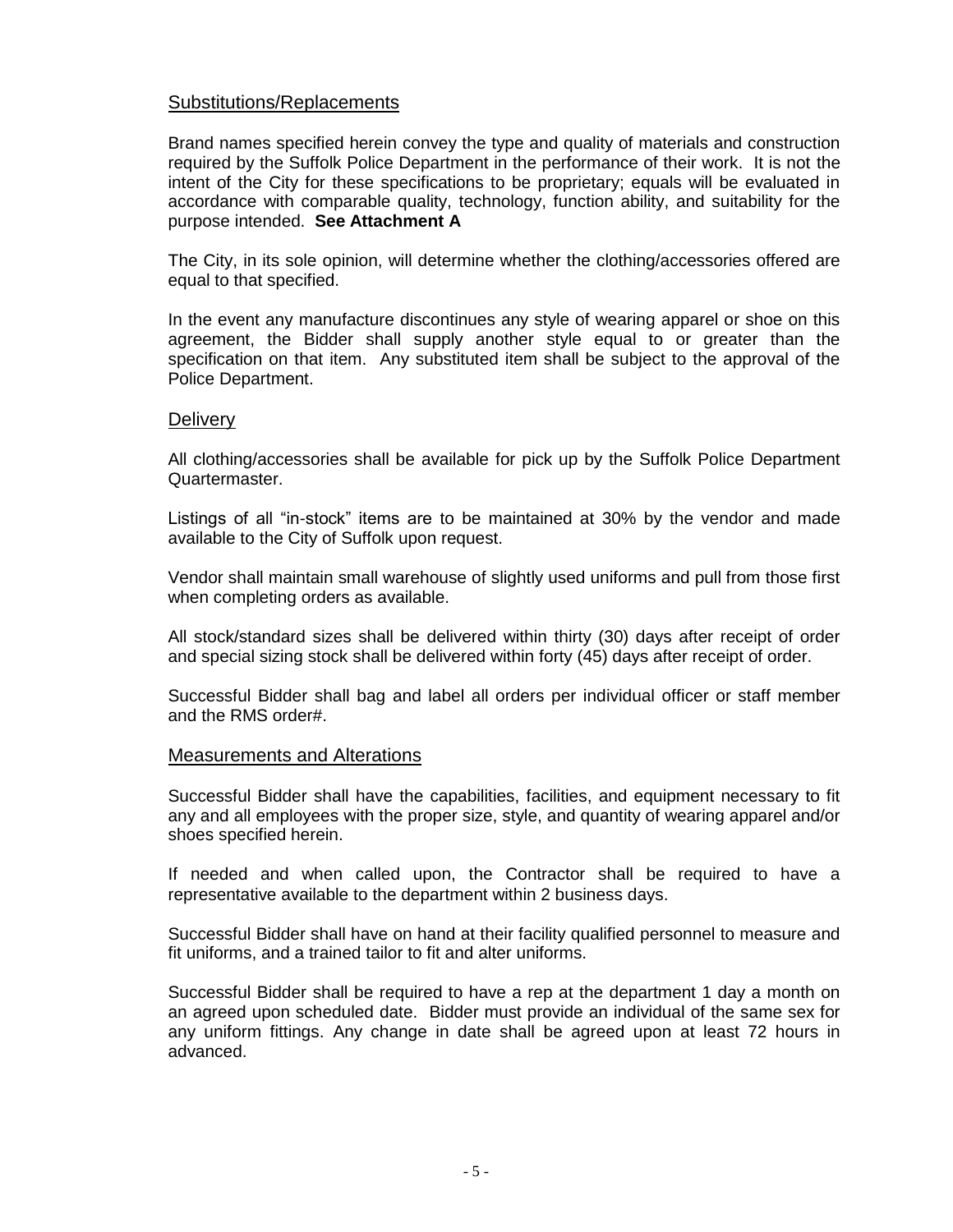Successful Bidder shall accomplish alterations on all orders as required. The bid price of all new purchases are to include alterations, attachments, hemming and sewing.

## Departmental Information

The City of Suffolk Police Department consists of multiple divisions for this bid purpose. Listed are the requirements for all divisions. The CUSTOM SPD STRIPED POLYESTER TROUSERS & SHIRTS – NAVY though not listed in each division, will be needed for most divisions. There are a few items that are not division specific.

## Ownership of Work Product

Any work performed under a contract resulting from this Invitation to Bid shall be deemed to be work made-for-hire and belongs exclusively to the City. The City retains the right to obtain and to hold in its own name copyrights, registrations, or such other protection as may be appropriate to the work performed, and any extension or renewals thereof. Successful Bidder shall assist the City, or the City's designee, in perfecting the rights herein above defined and shall charge the City for such assistance at successful Bidder's then current consultant rates.

Examples:

- a. Artwork (logos, typesetting, plates, copy layouts)
- b. Computer Software Development
- c. Dyes
- d. Patches, emblems, badges

#### Business to Business Online Ordering System

The Contractor shall provide and maintain a secure online ordering system that is configurable based on Suffolk Police Department uniform program requirements. This system will include employee information and any information that is required to process orders. Information will be warehoused in Contractor's data storage system. Administrator approval options will be necessary to process online orders.

#### Management Reports

The Contractor shall provide a semi-annual year-to-date summary report to the Purchasing Division of items purchased by the City.

#### Dedicated Staff

The Contractor shall provide **one** (1) staff member with a minimum of three (3) years' experience who shall be responsible for the overall coordination of work performed and shall act as central point of contact with the City of Suffolk Police Department. The dedicated staff member shall manage the orders, deliveries, returns, and Allotment tracking to assure all tasks are performed as specified in the Invitation for Bid.

The Contractor shall furnish and maintain a toll free telephone number 24 hours per day, seven (7) days per week, including weekends and holidays. Contractor shall indicate on the Bid Form a contact person's name and telephone number for normal working hours and also for orders that shall occur after traditional working hours, nights, weekends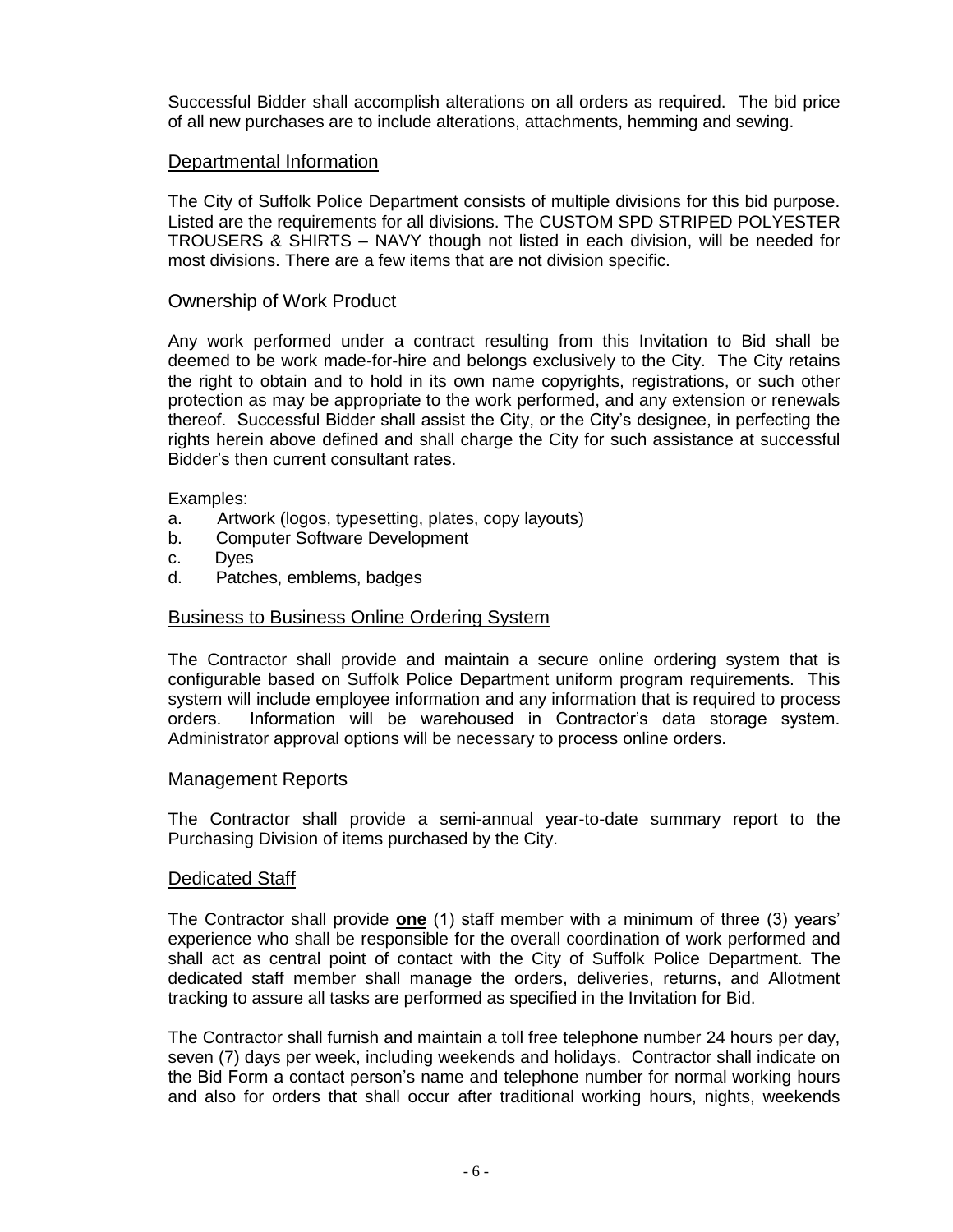and/or holidays.

## Soft Concealable Body Armor

The specification details the style, quality and the minimum requirements of concealable, bullet resistant, soft body armor intended for use by male and female officers. All vests shall provide protection against labeled projectile penetration while reducing blunt trauma and vest distortion to acceptable levels. The successful bidder shall be required to supply the individual vests with applicable options and colors as ordered for male or female officers.

Each piece of soft body armor shall include the following:

- a. One (1) set of ballistic panels
- b. Two (2) complete washable carrier
- c. One (1) Trauma Reduction Insert

The soft body armor alone without any additional plates, cores or accessories shall provide a minimum of threat level IIIA. Ballistic protection as described by the National Institute of Justice's (NIJ) Standard 0101.06 dated July 2008. All armor provided must be certified subsequent to July 2008 and be in complete compliance with this specification, as well as provide compliance to the aforementioned NIJ Standard for both labeling and ballistic performance. Additionally, all Body Armor Manufactures participating in this bidding process must have a certified ISO 9001/2000 Quality Management System, implemented & maintained.

Each individual piece of soft body armor must be provided with a removable Outer shell in order to allow the removal of the ballistic components for laundering. The Outer shell will be constructed with a 65/35% Poly-Cotton face with Teflon a finish for added Stain resistance. The City of Suffolk recognized that trauma plate pockets sewn onto the ballistic panel cover only increase the opportunity for water intrusion. As a result, the City will only purchase armor that incorporated a pouch located on the upper midsection of the front carrier to accommodate a  $5"x8"$  or  $6"x8"$  trauma reduction device.

Each bidder must submit the following documentation for the vest being offered:

- a. NIJ letter of certification to the 01010.06 Standard
- b. HP White or US Test Labs Independent 0101.06 Certification cover letter.
- c. HP White or US Test Labs Independent 0101.06 Summary of Results.
- d. HP White or US Test Labs Independent 0101.06 V50 Detail Report 9mm.
- e. HP White or US Test Labs Independent 0101.06 V50 Detail Report 357.
- f. HP White or US Test Labs Independent 0101.06 F50 Detail Report 44 Magnum.

Delivered vests must be available in male and female versions. Each vest delivered shall provide front, back, and complete side protection. Female vests should only be available to meet at the side to ensure proper comfort and fit. All corners of the vest must be rounded. The vest design shall allow it to be worn comfortably while being concealed under a shirt or outer garment. Each version shall be designed to assure optimum fit for the gender for which it is intended.

All units shall be delivered in new condition with no flaws in color, material or workmanship.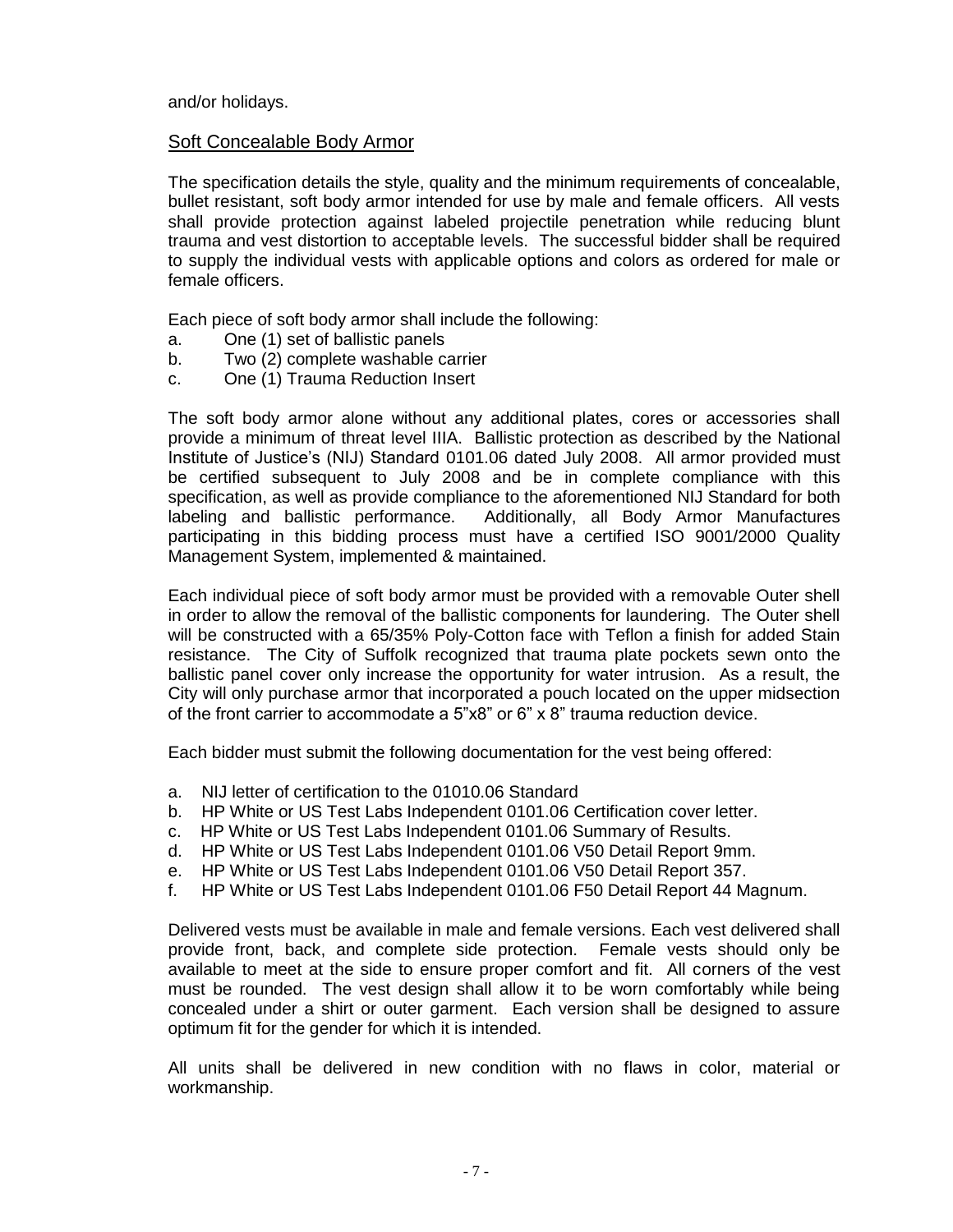The contractor shall warrant it ballistic panels for a minimum of 5 years and its removable washable outer shells for 12 months against defects in material and workmanship. This warranty shall be extended to the original owner.

Manufacturer of submitted armor shall provide proof of product liability insurance in the amount of \$20,000,000. No bidder shall have had a settlement on any claim filed against them for product liability at any time.

## <span id="page-7-0"></span>**SPECIFICATIONS**

See **Attachment A** for additional specifications for other than standard industry items:

## **FOOTWEAR - Male and Female - SIZES - 4 TO 14**

- Duty Boot, 6 inch
- Duty Boot, 8 inch
- Dress Oxford, High Gloss
- Dispatcher Oxford

## **SHIRTS AND BLOUSES - Male and Female - L/S=LONG SLEEVE -- S/S=SHORT SLEEVE**

- Police Class A L/S, Navy, Female
- Police Class A S/S, Navy, Female
- Police Class A L/S, Navy, Male
- Police Class A S/S, Navy, Male
- Animal Control Class A L/S, Green, Female
- Animal Control Class A S/S, Green, Female
- Animal Control Class A L/S, Green, Male
- Animal Control Class A S/S, Green, Male
- Class A L/S, Light Blue (Parking)
- Class A S/S, Light Blue (Parking)
- Dispatch L/S, Polo
- Dispatch S/S, Polo
- Command L/S, Dress White
- Class B, Utility L/S Shirts, Female
- Class B, Utility S/S Shirts, Female
- Class B, Utility L/S Shirts, Male
- Class B, Utility S/S Shirts, Male
- Polo L/S (5.11 or comparable)
- Polo S/S (5.11 or comparable)
- Large Police Panel for Polo Shirt
- Flying Wheel Motorcycle Patch
- Cloth Diver Insignia for Dive Team Shirts
- Tactical Rapid Assault Shirt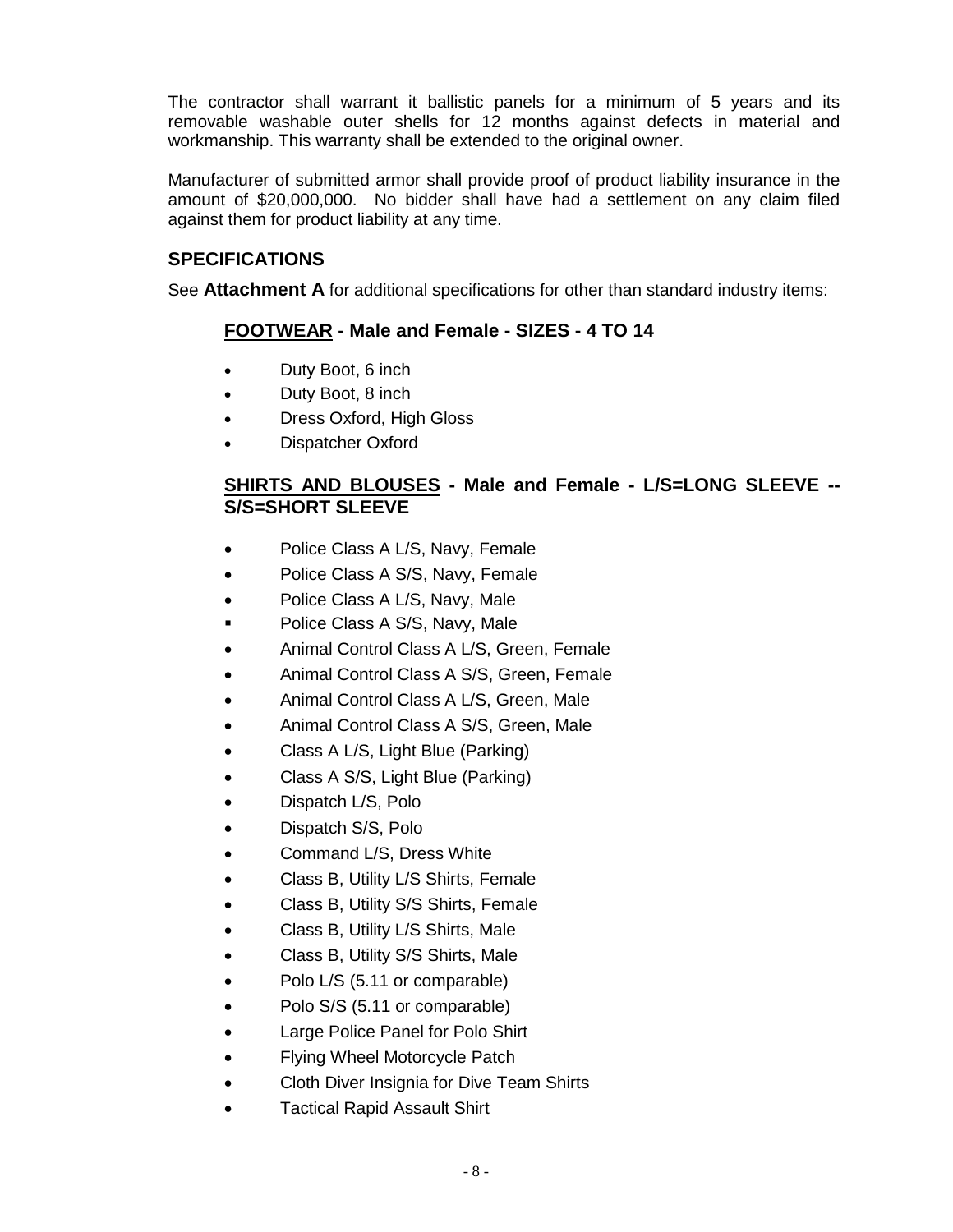- Two Pocket BDU Shirt
- Recruit L/S Shirt, Khaki
- Recruit S/S Shirt, Khaki
- Standard Department Patch
- Service Stripes
- Cloth Badges

## **SWEATERS - Male and Female - L/S=LONG SLEEVE**

Dispatch Sweater, Button Front, with Re-enforced Elbows

## **TROUSERS AND PANTS - Male and Female**

- Police Class A with Custom Stripe, Female
- Police Class A with Custom Stripe, Male
- Motorcycle Class A with Custom Stripe & Features
- Animal Control Class A with Custom Stripe, Female
- Animal Control Class A with Custom Stripe, Male
- Class B, Utility, Female
- Class B, Utility, Male
- **•** Barrier Pants
- Bike/Marine/Dive Shorts
- Dispatch, Navy, Female
- Dispatch, Navy, Male
- Parking, Navy
- EMT Utility Pants with Reflective Tape on Rear & Side Pockets
- Tactical Stryke Pant with Flextac
- Recruit Pants, Khaki
- Hi Visibility Green Pants
- BDU Uniform Trousers

## **ACCESSORIES**

- Clip On Neck Ties, Post Office Blue
- Clip On Neck Ties, Black
- Mock Turtle Necks
- Campaign Straw Hat with Eye, Gray
- Campaign Straw Hat with Eye, AC Green
- Hat Strap, Leather
- Hat Cord with Acorn
- VA Hat Seal
- Stocking Cap, Black with "SPD" embroidered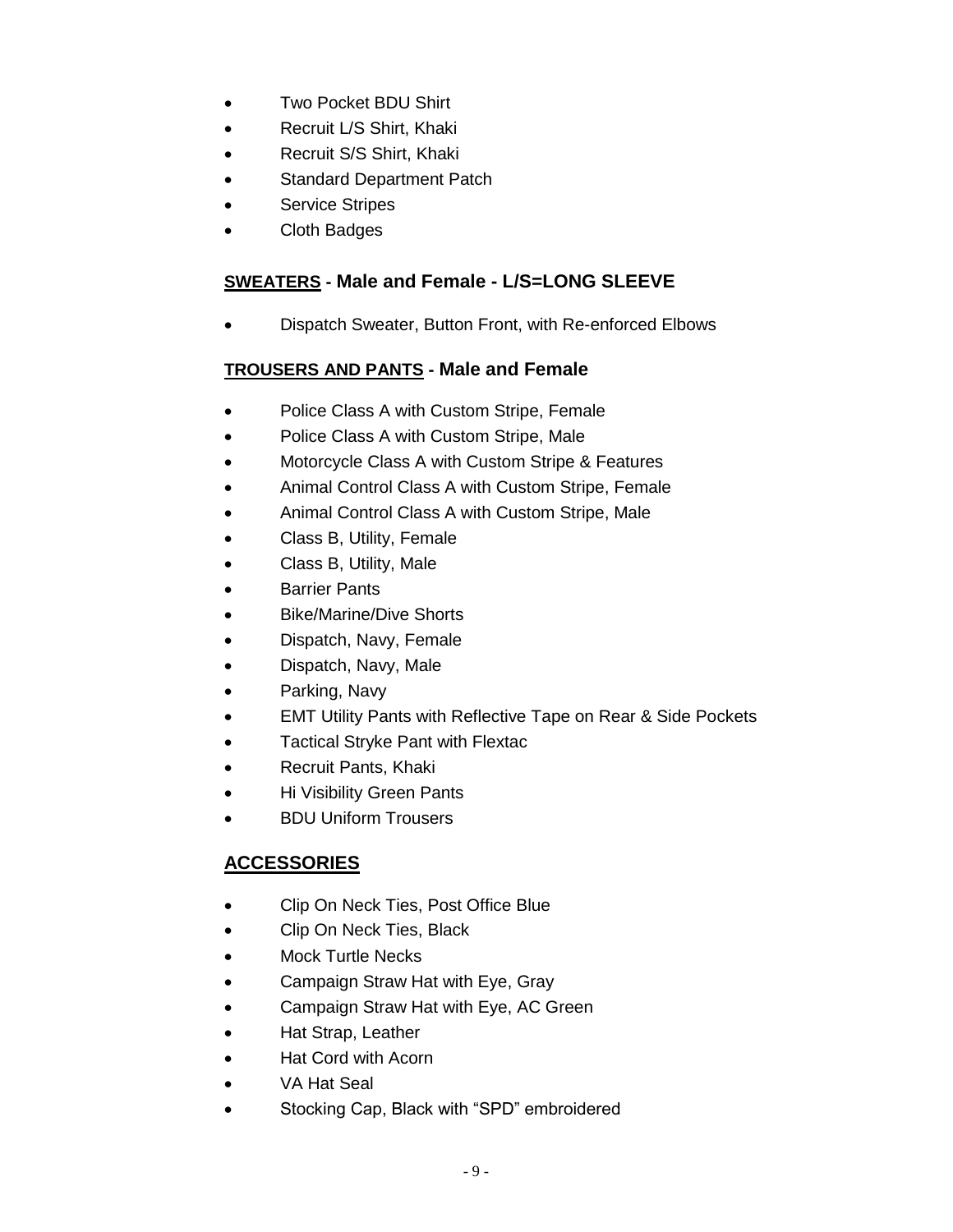Baseball Style Cap, Navy Blue

## **COATS AND JACKETS**

- Shield Duty Jacket, Navy Blue
- Shield Performance Softshell Jacket, Navy Blue
- Shield Duty Jacket, Black
- Shield Performance Softshell Jacket, Black
- Command Staff/Honor Guard Dress Coat
- Waterproof Code B Bike Jacket
- Rain suits-High Visibility

## **DUTY GEAR**

- Hi Gloss Mag Pouch
- HI-Gloss OC Pouch
- HI-Gloss Cuff Case
- Leather Duty Belt, High Gloss with Silver Buckle
- Leather Waist Belt, Silver Buckle
- Nylon Duty Belt
- Nylon Waist Belt
- Duty Holster
	- o 6280-83-91 RH
	- o 6280-83-92 LH
- Duty Holster
	- o 6280-283-131 RH
	- o 6280-283-132 LH
- Inside Trouser Holster MNCT
- Nylon OC Pouch
- Nylon Cuff Case
- Nylon Use Duty Holster
	- $O = 6280 83 131$  RH
	- o 6280-83-132 LH
- Tactical Leg Holster
- SLS Holster for Guns w/M3 Light
- Serpa CQC Holster
	- o 410500BK-R-RH
	- o 410500BK-L-LH
- Serpa CQC Holster
	- o 410502BK-R-RH
	- o 410502BK-L-LH
- Nylon Keepers ( 4 pack)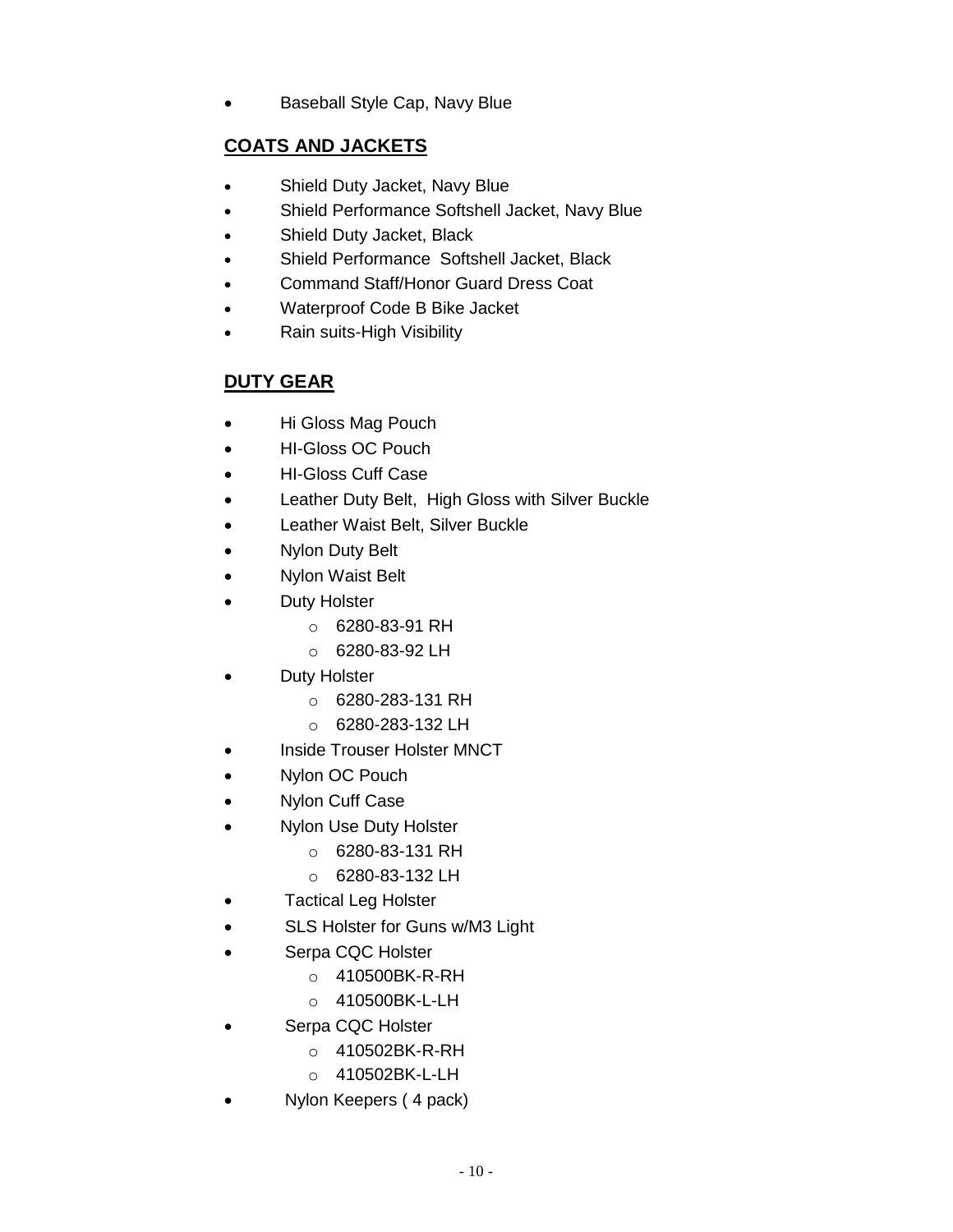- Leather Belt Keepers with Snaps
- Universal Radio Case (Nylon Use)
- Nylon Light Holder
- Elite Stinger XT Light Holder
- Nylon Glove Pouch,
- K Force Glove Pouch
- Detective Double Mag Pouch, Black Leather
- Detective OC/Cuff Pouch, Black Leather

## **SWAT/MOBILE FIELD FORCE**

- United Shield Spec Ops Delta-Gen II Level IIIA Helmet
- Tactical Backpack
- Tactical FR Glove
- Riot Control Suit
- Riot Duty Helmet with Steel Grid
- Riot Control Gloves
- Riot Shield 36" x 20"
- Nomex Lightweight Hood
- Gas Mask Pouch

## **BALLISTIC VESTS**

- Alpha Elite Black Body Armour Level IIIA Vest
- Vest Carrier, Replacement White/Blue
- Tactical Outer Carrier with Police/CSI Panels

## **AWARDS, BADGES, PINS, ETC.**

- Badges with Pin, Black Lettering
- Badges, Flat or Wallet with Clip, Black Lettering
- Large Collar Device
- Small Collar Device
- Name Bar, Black Lettering
- Name Bar, Attachment, Single
- Name Bar, Attachment, Double
- Motorcycle Pin
- **•** Fatality Investigator Pin
- Diver Pin
- SWAT Pin
- Cab Sliders (Awards)
- Cab Slider Holder, Single
- Cab Slider Holder, Double
- Cab Slider Holder, Triple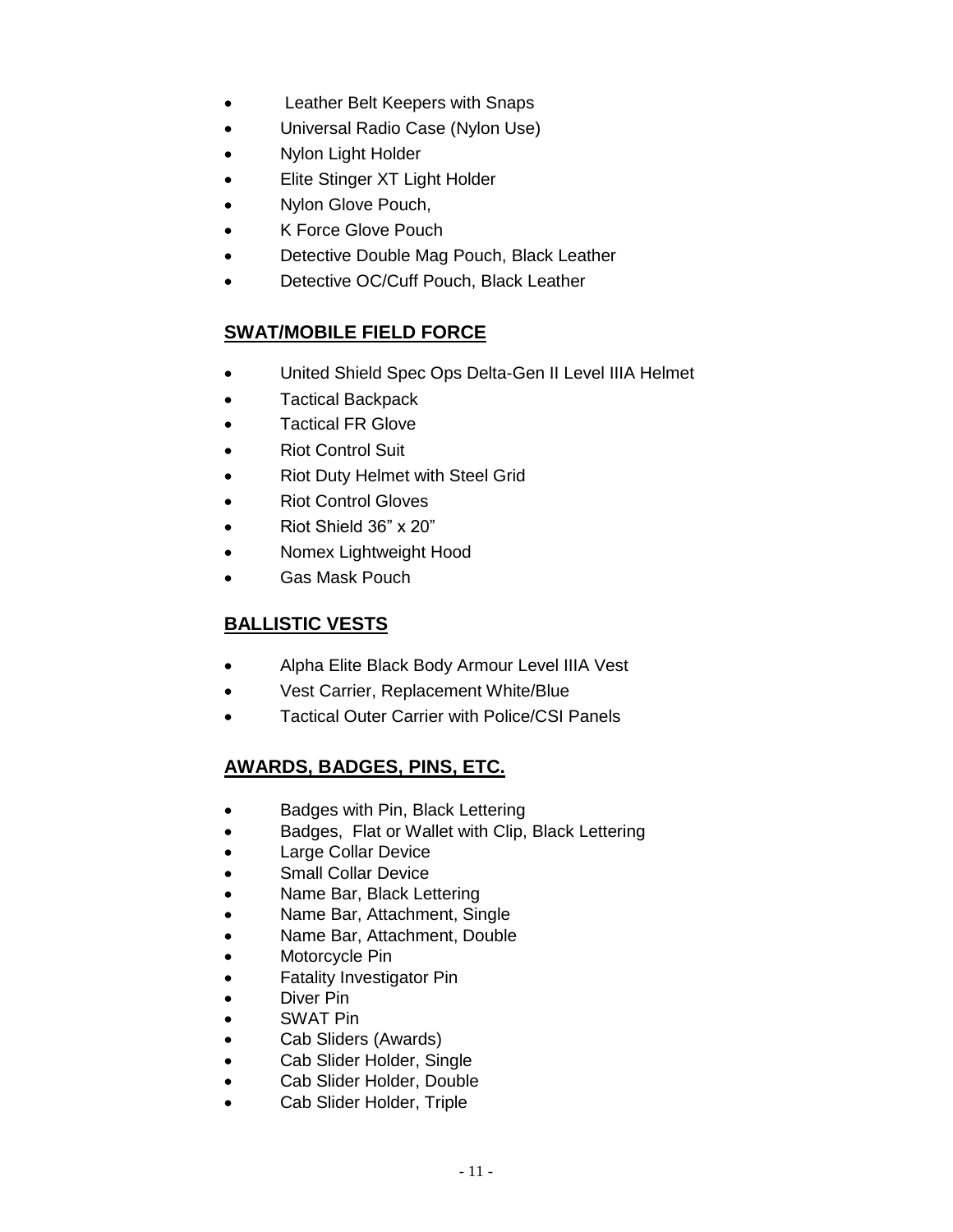- Cab Slider Holder, 4 Bar
- Cab Slider Holder, 5 Bar

## **ALTERATIONS/EMBROIDERY**

- Add Cloth Badge
- Add Chevrons
- Add Service Stripes
- Add/Create Name Tapes
- Add Zippers to Class A Female Shirts
- Adiust Trouser Hem
- Adjust Sleeve Length
- Embroidery for Shirts
- Embroidery for Ball Caps

## **Alteration Guidelines**

Pricing of each item shall include artwork, embroidery, alterations, attachments, hemming, and sewing on all new garments purchased, and such work shall be performed within ten (10) days of order placement.

- a. Successful Bidder shall be required to remove old department emblems, chevrons, patches and buttons from uniforms and sew on new ones when necessary.
- b. Successful Bidder shall, when feasible, re-alter or repair existing used uniforms for department personnel.
- c. Successful Bidder shall add sleeve braids to existing blouses or garments at no charge and install the stripe specified. Also replace on existing shirts, rank chevrons as promotions are made within the Police Department.

All female garments shall be cut on a woman's/gender specific uniform pattern. Male uniforms or patterns altered to fit females shall not be accepted.

#### Male Pants

Length must be long enough to touch the top of the shoe and cover the joining of the heel in the back of the shoe. Cuffs are NOT permitted.

## Female Pants

Length must meet the middle of the back of the shoe. Cuffs are NOT permitted.

Special alteration will be needed for motorcycle patrol uniform trousers.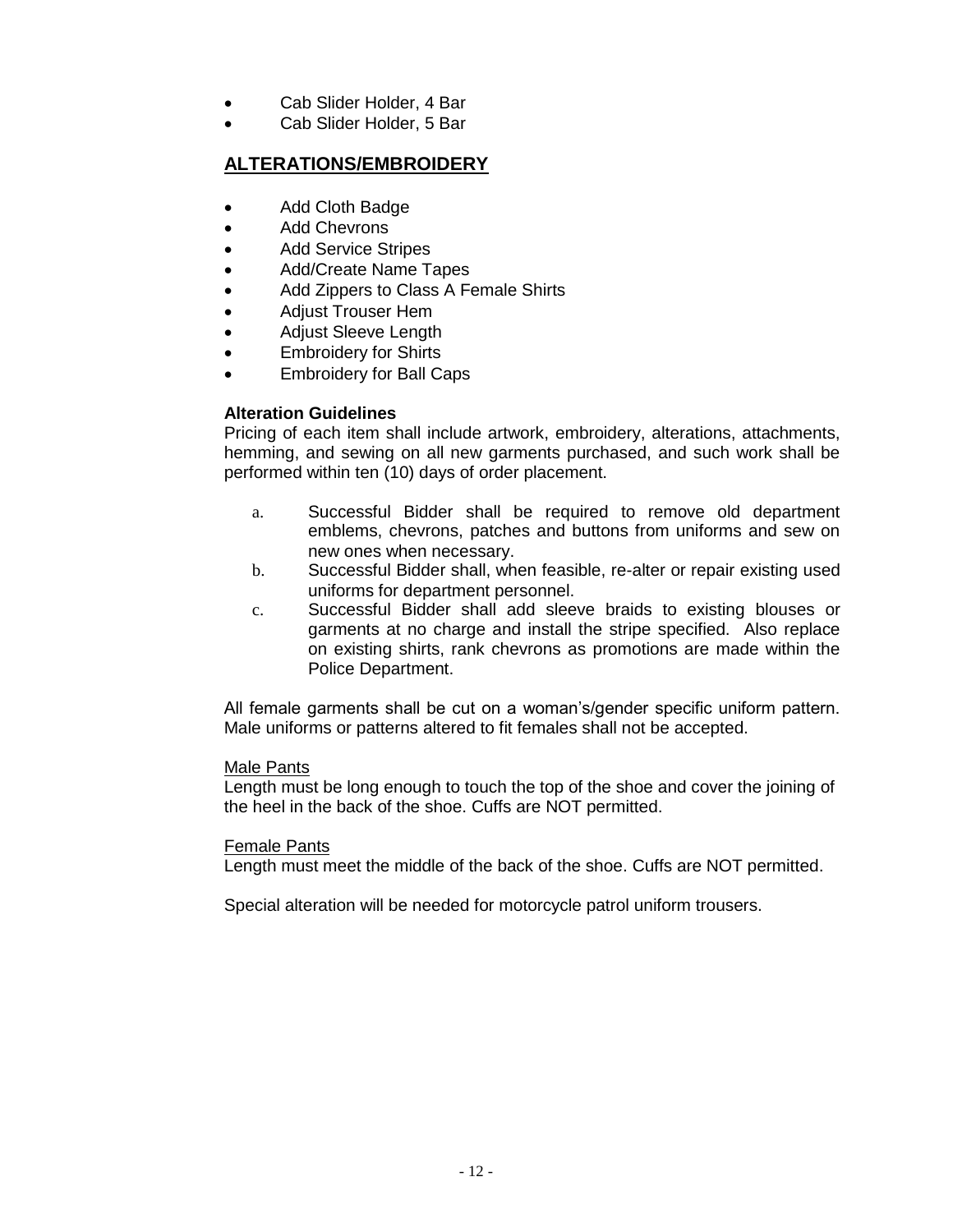## Bid Evaluation and Award

If awarded, the bid shall be awarded to the lowest responsive and responsible bidder. In determining the lowest bidder, the following factors shall be considered:

- Price: as outlined on the BID FORM
- Ability, capability, and skill of the bidder to perform the contract within the time frame(s) specified.
- The character, integrity, reputation, judgment, experience and efficiency of the bidder.
- The quality of performance of previous contracts.
- The financial resources and ability of the bidder to perform the contract.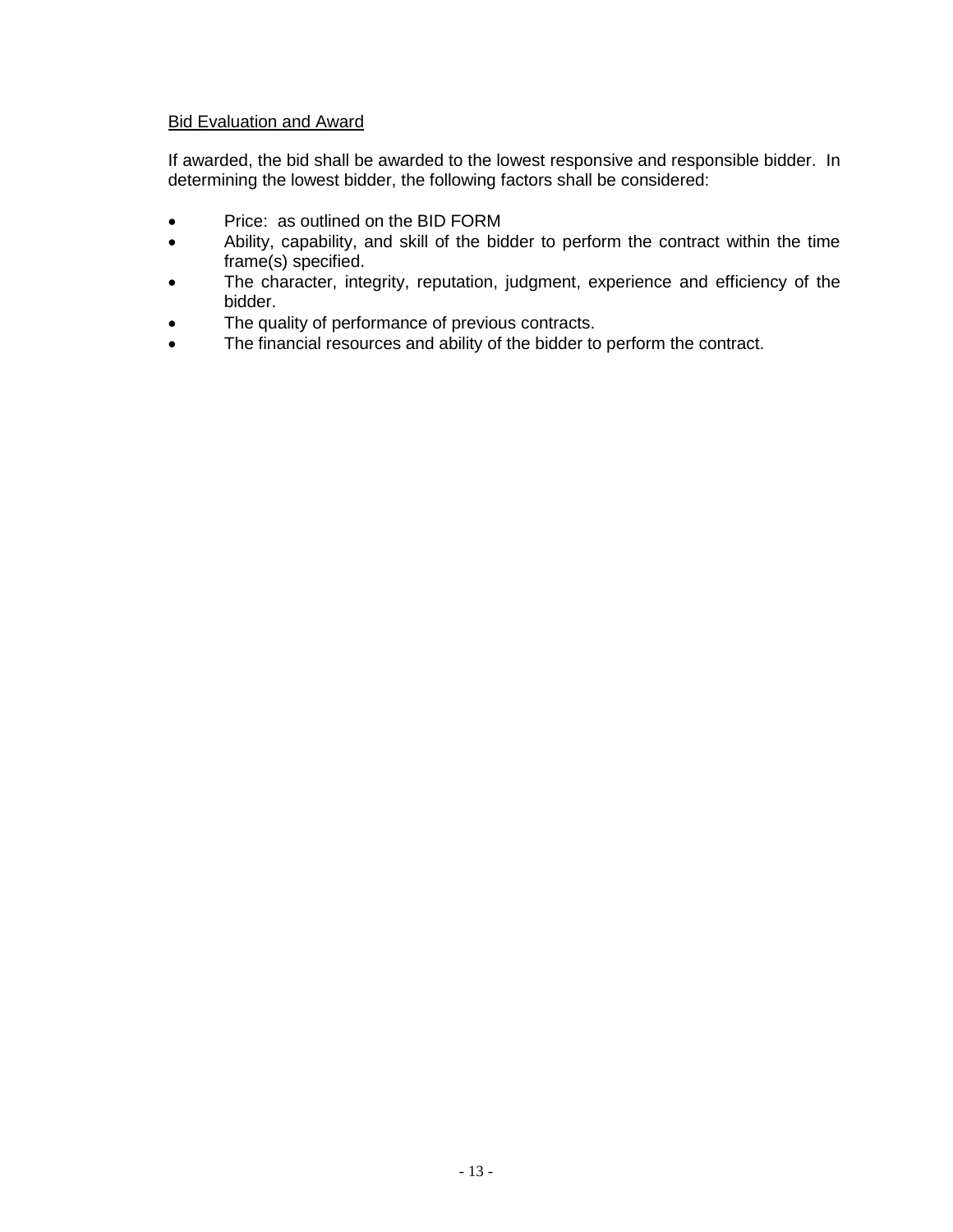## **CONDITIONS AND INSTRUCTIONS** *Rev: 1/26/2017*

- 1. **Use of Form**: All bids shall be submitted on and in accordance with this form. If more space is required to furnish a description of the goods and/or services bid, or delivery terms, the bidder may attach a letter hereto that will be made a part of the bid. In case of a conflict with published requirements, the bid may be considered non-responsive. The City's published specifications shall supersede any additional writings submitted with the bid. Such additional writings shall be clearly marked and noted as an exception.
- 2. **Submittals**: All bids shall be submitted sealed, plainly marked showing the bid number, date and time. The entire solicitation document is to be returned when submitting a bid unless otherwise directed by the bid document. Failure to return all required pages may result in a determination that the submittal is non-responsive. The bid may not be changed by markings on the envelope. Only the amounts indicated on the BID form will be considered in determining the final Bid amount.
- 3. **Late Bids**: Bids and amendments thereto, if received by Purchasing after the date and time specified for bid opening, will not be considered. It will be the responsibility of the bidder to see that their bid is received by Purchasing as specified. There will be no exceptions. Date of postmark will not be considered. Telephone, facsimile, electronic and verbal bids will not be accepted. Prices or changes shown on the outside of an envelope will not be considered in determination of low bid.
- 4. **City Hall Closure**: If City Hall is closed for business at the time scheduled for the bid opening, for whatever reasons, sealed bids will be accepted and opened on the next business day of the City, at the original scheduled hour.
- 5. **Acceptance of Bid**: Receipt of the bid by the City is not to be construed as an award or an order to ship.
- 6. **Offer/Acceptance**: Each bid is received with the understanding that the acceptance in writing by the City of the bidder to furnish any or all of the goods and/or services described therein, shall constitute a contract between the bidder and the City, which shall bind the bidder to furnish and deliver the goods and/or services quoted at the prices stated and in accordance with the conditions of the accepted bid; and the City on its part to order from such bidder, except for causes beyond reasonable control; and pay for, at the agreed prices, all goods and/or services specified and delivered.
- 7. **Withdrawal of Bids**: Bidder has the right to request withdrawal of their bids from consideration due to error by giving notice not later than two business days after the bids are publicly opened. Work papers showing evidence of error(s) may be required.

Bids may be withdrawn any time prior to the bid opening. Withdrawal of bids may be accomplished by submitting such request in writing on the issuing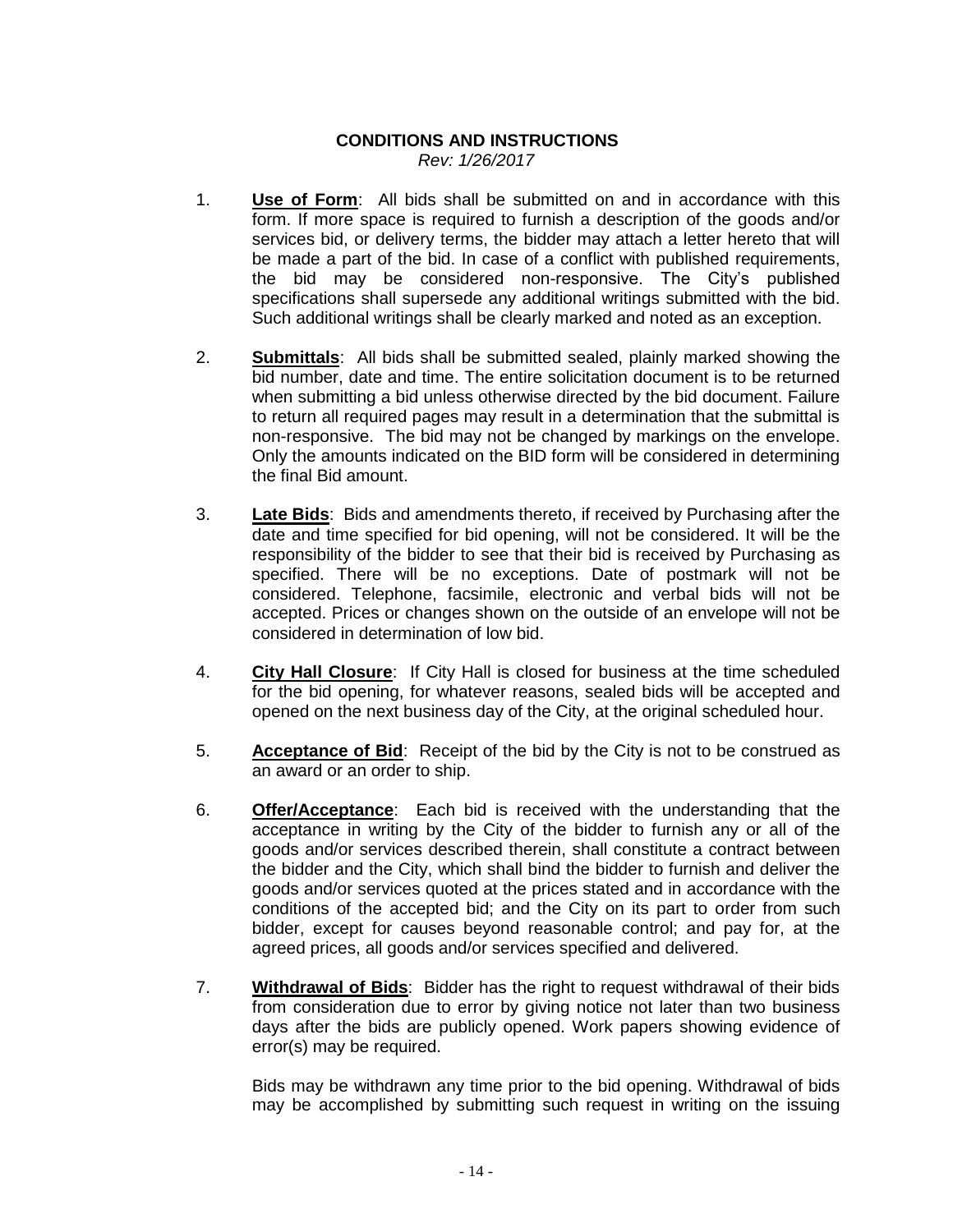company's letterhead either in person, electronically, or by certified mail.

- 8. **Addenda**: If issued, addenda to this solicitation will be posted on the Purchasing website: [http://apps.suffolkva.us/bids/.](http://apps.suffolkva.us/bids/) It is the bidder's responsibility to check the website or to contact the Purchasing division prior to the submittal deadline to ensure that the bidder has a complete, up-to-date package. Acknowledgement of all issued Addenda shall be indicated on the bid form in the appropriate spaces.
- 9. **Governing Document**: The solicitation document maintained by Purchasing in the bid file shall be considered the official copy. In the case of any inconsistency between bid documents submitted to the City, but not clearly listed as an exception, the language of the official copy shall prevail. Furthermore, any exception or change to the specifications made by the bidder may be cause to disqualify your bid.
- 10. **Award**: Award will be made to the lowest responsive and responsible bidder. The quality of the goods and/or services to be supplied, their conformity with the specifications, their suitability to the requirements, the delivery, qualifications and references will be taken into consideration in making the award. The City reserves the right to refuse all bids. Determination of low bid shall be determined by the audited figure shown on the pricing page titled 'Total Bid Amount.' In case of error in the extension of prices, the unit price shall govern.
- 11. **Negotiation**: Unless canceled or rejected, a responsive bid from the lowest responsible bidder shall be accepted as submitted; except that if the bid from the lowest responsible bidder exceeds available funds, the City may negotiate with the apparent low bidder to obtain a contract price within the available funds.
- 12. **Announcements**: Upon the award or the announcement of the decision to award a contract, the City will publicly post such notice on the bulletin board located outside of the Purchasing Division and on the City's web site: [http://apps.suffolkva.us/bids/.](http://apps.suffolkva.us/bids/)
- 13. **City's Rights**: The City reserves the right to reject any and all bids, and to waive any informality if it is determined to be in the best interest of the City.
- 14. **Cooperative Agreements**: If authorized by the bidder(s), the resultant contract(s) may be extended to any jurisdiction within the Commonwealth of Virginia to purchase at the contract prices in accordance with the contract terms. Any jurisdiction using such contracts shall place its own order(s) directly with the successful contractor(s). The City of Suffolk acts only as the contracting agent and is not responsible for placement of orders, payment, or discrepancies of the participating jurisdictions. It is the contractor's responsibility to notify the jurisdictions of the availability of contract(s).
- 15. **Prices**: Prices shall be stated in units of quantity specified. No additional charges shall be passed on to the City, including any applicable taxes, delivery, or surcharges. Prices quoted shall be the final cost to the City. In case of error in the extension of prices, the unit price shall govern.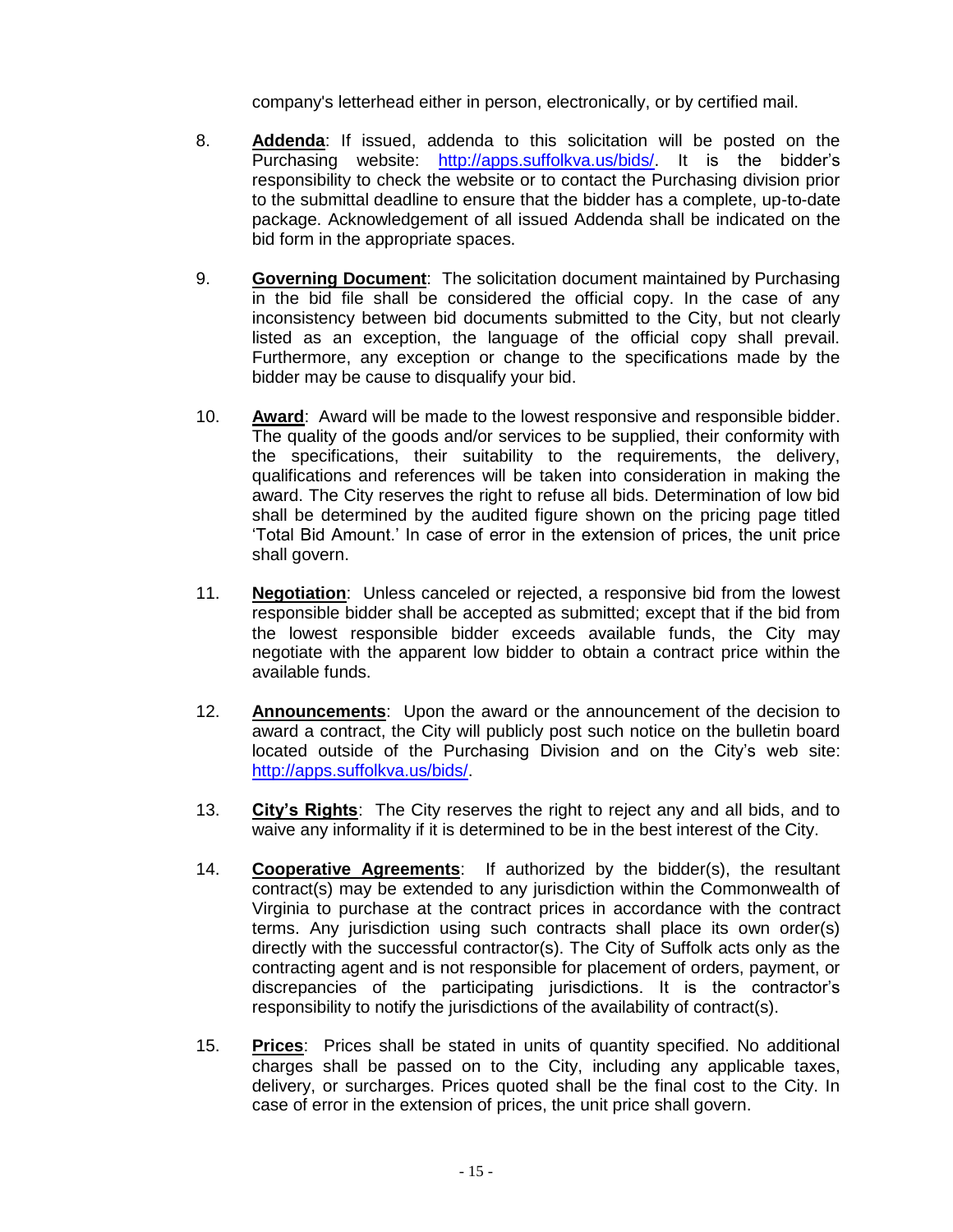- 16. **Corrections**: All prices and notations should be in ink or typewritten. Mistakes may be crossed out and corrections made in ink and must be initialed and dated by the person signing the bid.
- 17. **Delivery**: The time of delivery must be stated in definite terms. If time of delivery for different goods and/or services varies, the bidder shall so state.
- 18. **Samples**: Samples, when requested, must be furnished free of expense, and upon request, if not destroyed, will be returned at the bidder's risk and expense.
- 19. **Brand Names**: The use of the name of a manufacturer, brand, make or catalog designation in specifying an item shall restrict bidders to the manufacturer, brand, make or catalog designation identified, unless qualified by the provision "or approved equal". If qualified by the provision "or equal" the Brand Names are used simply to indicate the character, quality and/or performance equivalence of the goods and/or services desired. The goods and/or services on which bids are submitted must be of such character, quality and/or performance equivalence that it will serve as that specified. In submitting bids on goods and/or services other than as specified, bidder shall furnish complete data and identification with respect to the alternate goods and/or services that they propose to furnish. It shall be in the City's sole judgment if a substitute product offered is an approved equal and acceptable.
- 20. **Standard equipment**: Any equipment delivered must be standard, new and unused equipment, latest model, except as otherwise specifically stated in the bid. Where any part or the normal accessories of equipment is not described, it shall be understood that all the equipment and accessories that are usually provided in the manufacturer's stock model shall be furnished.
- 21. **Silence of Specifications**: The apparent silence of these specifications and any supplemental specifications as to any detail or the omission from the specifications of a detailed description concerning any point shall be regarded as meaning that only the best commercial practices are to prevail and correct type, size and design are to be used. All interpretations of these specifications shall be made on the basis of this statement.
- 22. **Capacity of bidder**: All bids must be signed by a responsible officer or employee having the authority to bind the firm in contract. The bidder agrees that its contract performance shall be in strict conformance with the contract documents.
- 23. **Rights to Damages**: By signing this bid, the bidder assigns to the City any and all rights that it may have under the antitrust laws of the United States and the Commonwealth of Virginia in any way arising from or pertaining to this bid. This provision is remedial in nature and is to be liberally construed by any court in favor of the City.
- 24. **Anti-collusion**: The bidder certifies by signing this Invitation of Bid that this bid is made without prior understanding, agreement, or accord with any other person or firm submitting a bid for the same goods and/or services and that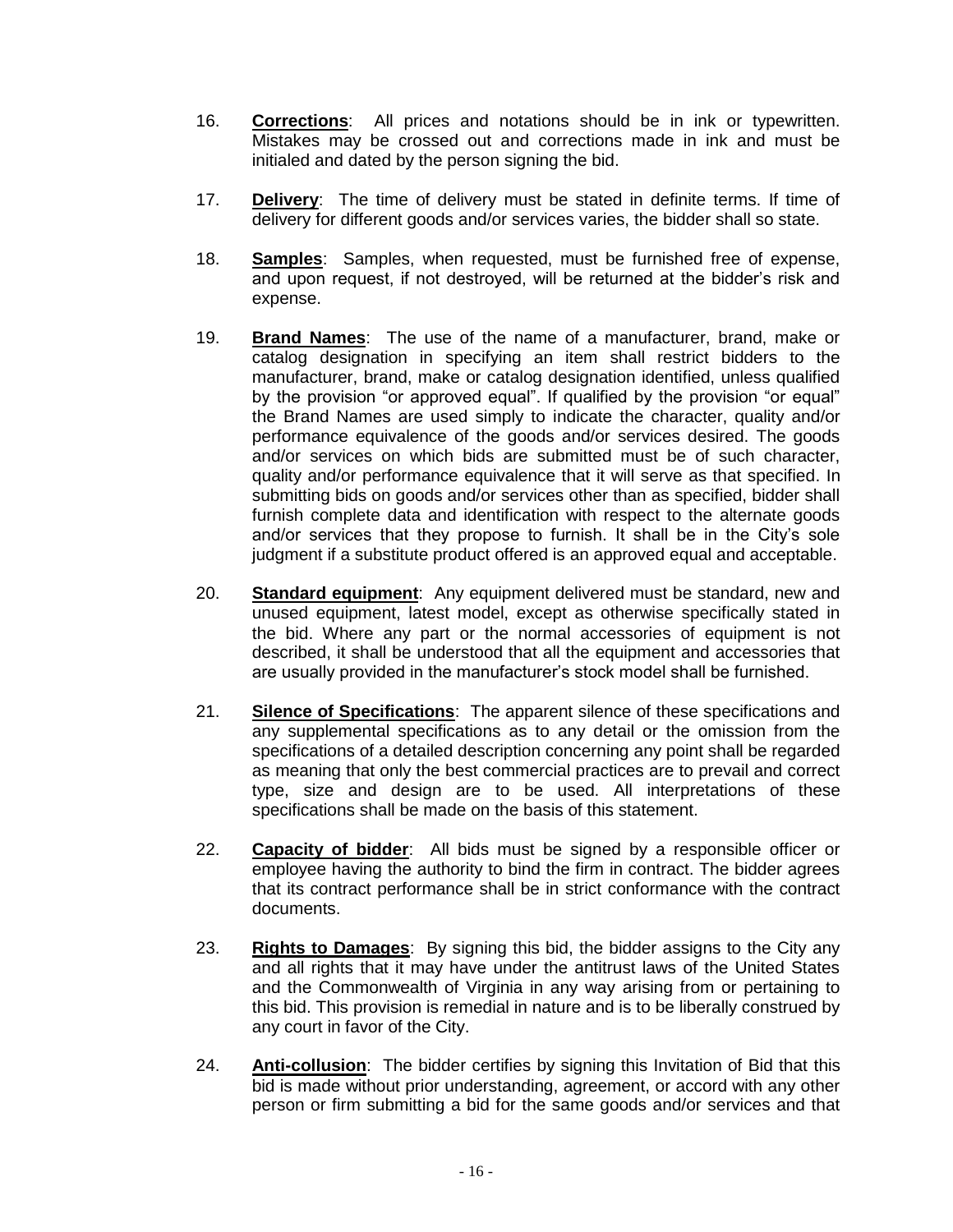this bid is in all respects bona fide, fair, and not the result of any act of fraud or collusion with another person or firm engaged in the same line of business or commerce. Any false statement hereunder may constitute a felony and can result in a fine and imprisonment, as well as civil damages.

- 25. **Indemnification**: Offeror shall defend and indemnify the City, and the City's employees, agents, and volunteers, from and against any and all damage claim, liability, cost, or expense (including, without limitation, attorney's fees and court costs) of every kind and nature (including, without limitation, those arising from any injury or damage to any person, property or business) incurred by or claimed against the Offeror, its employees, agents, and volunteers, or incurred by or claimed against the City, the City's employees, agents, and volunteers, arising out of, or in connection with, the performance of all services hereunder by the Offeror. This indemnification includes, but is not limited to, any financial or other loss, including, but not limited to, any adverse regulatory, agency or administrative sanction or civil penalties, incurred by the City due to the negligent, fraudulent or criminal acts of the Offeror or any of the Offeror's officers, shareholders, employees, agents, consultants, sub-consultants, or any other person or entity acting on behalf of the Offeror. Unless otherwise provided by law, the Offeror indemnification obligations hereunder shall not be limited in any way by the amount or type of damages, compensation, or benefits payable by or for the Contractor under workers' compensation acts, disability benefit acts, other employee benefit acts, or benefits payable under any insurance policy. This paragraph shall survive the termination of the contract including any renewal or extension thereof.
- 26. **Copyright Protection**: The Contractor agrees to defend and save the City, its agents, officials, and employees, harmless from liability of any nature or kind, for use of any copyright, composition, secret process, patented or unpatented invention, articles or appliances furnished or used in the performance of the contract, or which the Contractor is not the patentee, assignee, or licensee, to the same extent as provided in the above paragraph.
- 27. **Laws, Regulations**: The Contractor shall keep fully informed of all federal, state, and local laws, ordinances and regulations that in any manner affect the conduct of the work. The Contractor shall at all times observe and comply with all such laws, ordinances and regulations.
- 28. **Alien employment**: The Contractor certifies that he does not and shall not during the performance of the contract for goods and services in the Commonwealth, knowingly employ unauthorized aliens as defined in the federal Immigration Reform and Control Act of 1986, as amended.
- 29. **Contractor's License**: If any of the services promulgated under this solicitation consist of construction work, it is required under Title 54.1, Chapter 11, Code of Virginia, for a contractor who performs or manages construction, removal, repair, or improvement when the total value referred to in a single contract or project is: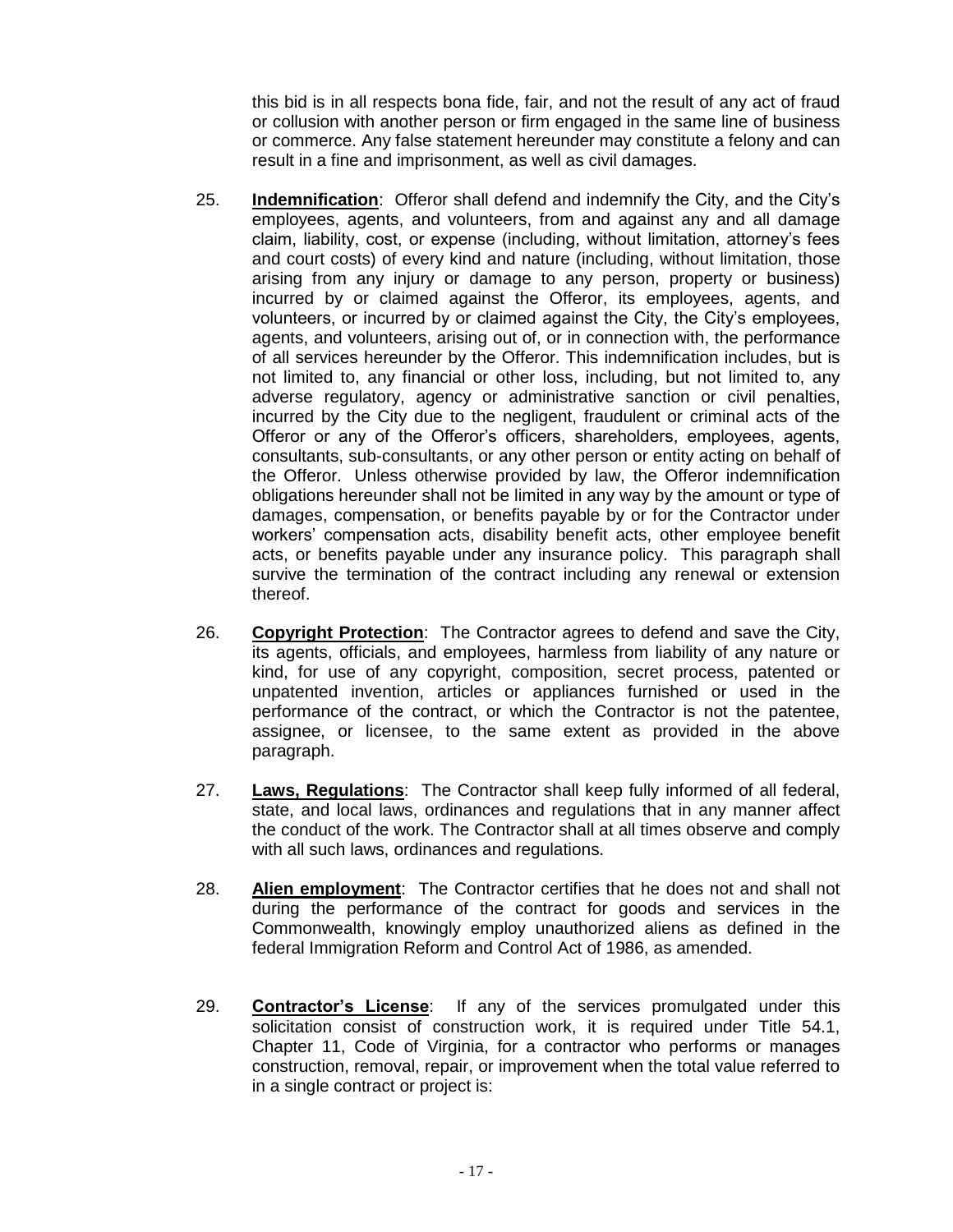One hundred twenty thousand dollars (\$120,000) or more, or the total value of all such construction, removal, repair or improvements undertaken by such person within any twelve-month period is seven hundred fifty thousand dollars (\$ 750,000) or more shall show evidence of being licensed as a Class A Contractor.

Ten thousand dollars (\$10,000) or more, but less than one hundred twenty thousand dollars (\$120,000) or the total value of all such construction, removal, repair, or improvement undertaken by such person within any twelve-month period is one hundred and fifty thousand dollars (\$150,000) or more, but less than seven hundred fifty thousand dollars (\$750,000) shall show evidence of being licensed as a Class B Contractor.

Over one thousand (\$1,000) but less than ten thousand (\$10,000), or the total value of all such construction, removal, repair, or improvements undertaken by such person within any twelve-month period is one hundred and fifty thousand dollars (\$150,000) shall show evidence of being licensed as a Class C Contractor.

The City shall require master certification as a condition of licensure or certification of electrical, plumbing and heating, ventilation and air conditions contractors.

A valid business license from the City may be required. The bidder shall complete whichever of the following notations as appropriate:

| "Licensed Class A Virginia Contractor Number |    |
|----------------------------------------------|----|
| "Licensed Class B Virginia Contractor Number | ,, |
| "Licensed Class C Virginia Contractor Number | ,, |

30. **Payment Terms**: Payment terms shall be 'Net 45'days, from the date of Contractor invoice approval by the City.

Payment terms, if offered, shall not be considered in determining the low bidder.

Discount period, if offered, shall be computed from the date of proper receipt of the contractor's correct invoice, or from the date of acceptable receipt of the goods and/or services, whichever is latest.

The payment terms stated herein must appear on the contractor's invoice. Failure to comply with this requirement shall result in the invoice being returned to the contractor for correction.

Late payment charges shall not exceed the allowable rate specified by the Commonwealth of Virginia Prompt Payment Act. (1% per month)

Contractor shall submit invoices in duplicate, such statement to include detailed breakdown of all charges, and shall be based on completion of tasks or deliverables.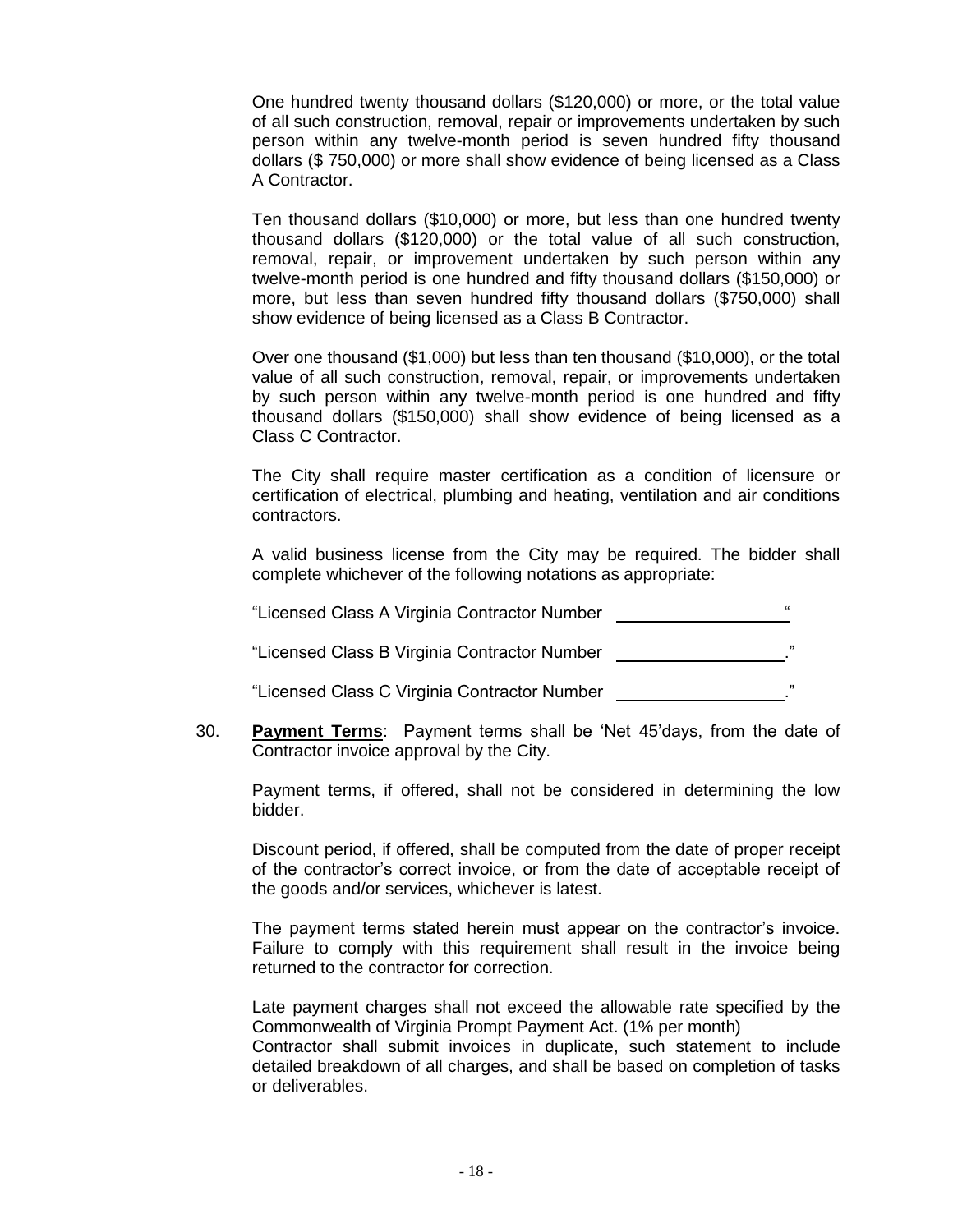Individual Contractors shall provide their social security numbers, and proprietorships, partnerships, and corporations shall provide their federal employer identification number on their submittal.

The City prefers to make payment with the City's Purchasing Card. Typically this enables faster payments to the Contractor. Are you willing and able to accept this type of payment? Yes\_\_\_\_ No\_\_\_

- 31. **Default**: In event of default by the Contractor, the City reserves the right to procure the goods and/or services from other sources, and hold the Contractor liable for any excess cost occasioned thereby. Such actions taken by the City shall not release the contractor from additional remedies that may be allowed by law.
- 32. **Availability of Funds**: A contract shall be deemed in force only to the extent of appropriations available to each department for the purchase of such goods and/or services. The City's extended obligations on those contracts that envision extended funding through successive fiscal periods shall be contingent upon actual appropriations for the following years.
- 33. **Appeals Procedure**: Upon your request, administrative appeals information will be provided that shall be used for hearing protests of a decision to award, or an award, appeals from refusal to allow withdrawal of bids, appeals from disqualification, appeals for debarment or suspension, or determination of non-responsibility and appeals from decision or disputes arising during the performance of a contract. To be timely all appeals shall be made within the time periods set forth by the Virginia Public Procurement Act, §2.2-4357, et seq. Contact the buyer at once for assistance.
- 34. **Faith-based Organizations**: The City of Suffolk does not discriminate against faith-based organizations.
- 35. **Anti-Discrimination**: By submitting their bids, bidders certify to the City that they will conform to the provisions of the Federal Civil Rights Act of 1964, as amended, as well as the Virginia Fair Employment Contracting Act of 1975, as amended, where applicable, the Virginians with Disabilities Act, the Americans with Disabilities Act and 2.2-4311 of the Virginia Public Procurement Act (VPPA). If the award is made to a faith-based organization, the organization shall not discriminate against any recipient of goods, services, or disbursements made pursuant to the contract on the basis of the recipient's religion, religious belief, refusal to participate in a religious practice, or on the basis of race, age, color, gender or national origin and shall be subject to the same rules as other organizations that contract with public bodies to account for the use of the funds provided; however, if the faith-based organization segregates public funds into separate accounts, only the accounts and programs funded with public funds shall be subject to audit by the public body. (Code of Virginia 2.2.4343.1E).

In every contract over \$10,000 shall include the following provisions:

1. During the performance of this contract, the Contractor agrees as follows: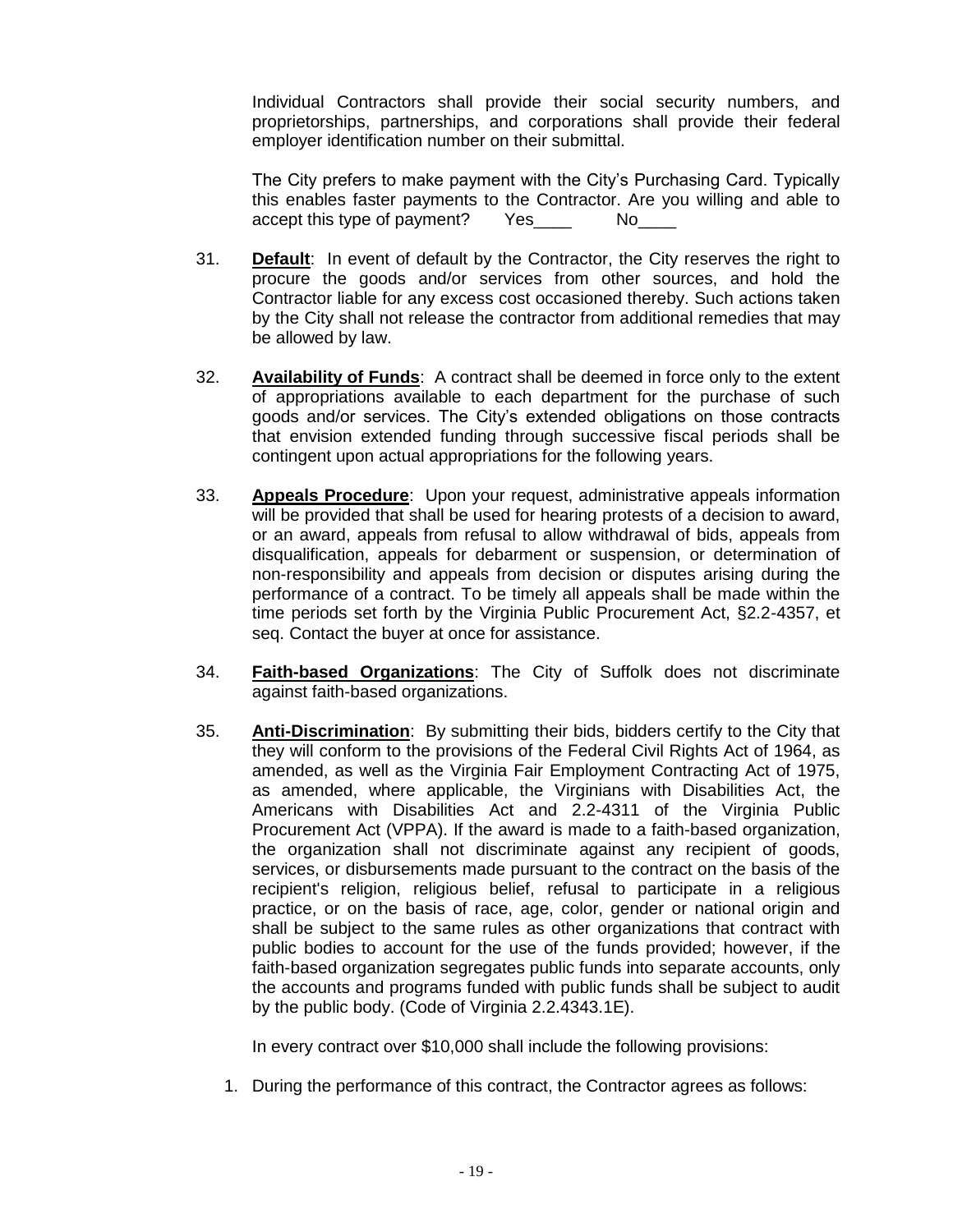- a. The Contractor will not discriminate against any employee or applicant for employment because of race, religion, color, sex, national origin, age, disability, service disabled veterans or any other basis prohibited by state law relating to discrimination in employment, except where there is a bona fide occupational qualification reasonably necessary to the normal operation of the Contractor. The Contractor agrees to post in conspicuous places, available to employees and applicants for employment, notices setting forth the provisions of this nondiscrimination clause.
- b. The Contractor, in all solicitations or advertisements for employees placed by or on behalf of the Contractor, will state that such Contractor is an equal opportunity employer.
- c. Notices, advertisements and solicitations placed in accordance with federal law, rule or regulation shall be deemed sufficient for the purpose of meeting these requirements.
- 2. The Contractor will include the provisions of Section a, b, and c above in every subcontract or purchase order over \$10,000, so that the provisions will be binding upon each subcontractor or vendor.
- 36. **Drug-Free Workplace**: During the performance of this contract, the Contractor agrees to (1) provide a drug-free workplace for the Contractor's employees; (2) post in conspicuous place, available to employees and applicants for employment, a statement notifying employees that the unlawful manufacture, sale, distribution, dispensation, possession, or use of a controlled substance or marijuana is prohibited in the Contractor's workplace and specifying the actions that will be taken against employees for violations of such prohibition; (3) state in all solicitation or advertisement for employees placed by or on behalf of the Contractor that the Contractor maintains a drugfree workplace; and (4) include the provisions of the foregoing clauses in every subcontract or purchase order of over \$10,000, so that the provisions will be binding upon each subcontractor or vendor.

For the purposes of this section, "drug-free workplace" means a site for the performance of work done in connection with a specific contract awarded to a Contractor, the employees of whom are prohibited from engaging in the unlawful manufacture, sale, distribution, dispensation, possession or use of any controlled substance or marijuana during the performance of the contract.

- 37. **Assignment of Contract**: A contract shall not be assignable by the Contractor in whole or in part without the written consent of the City.
- 38. **Independent Contractor**: The Contractor and any employees, agents, or other persons or entities acting on behalf of the Contractor shall act in an independent capacity and not as officers, employees, or agents of the City.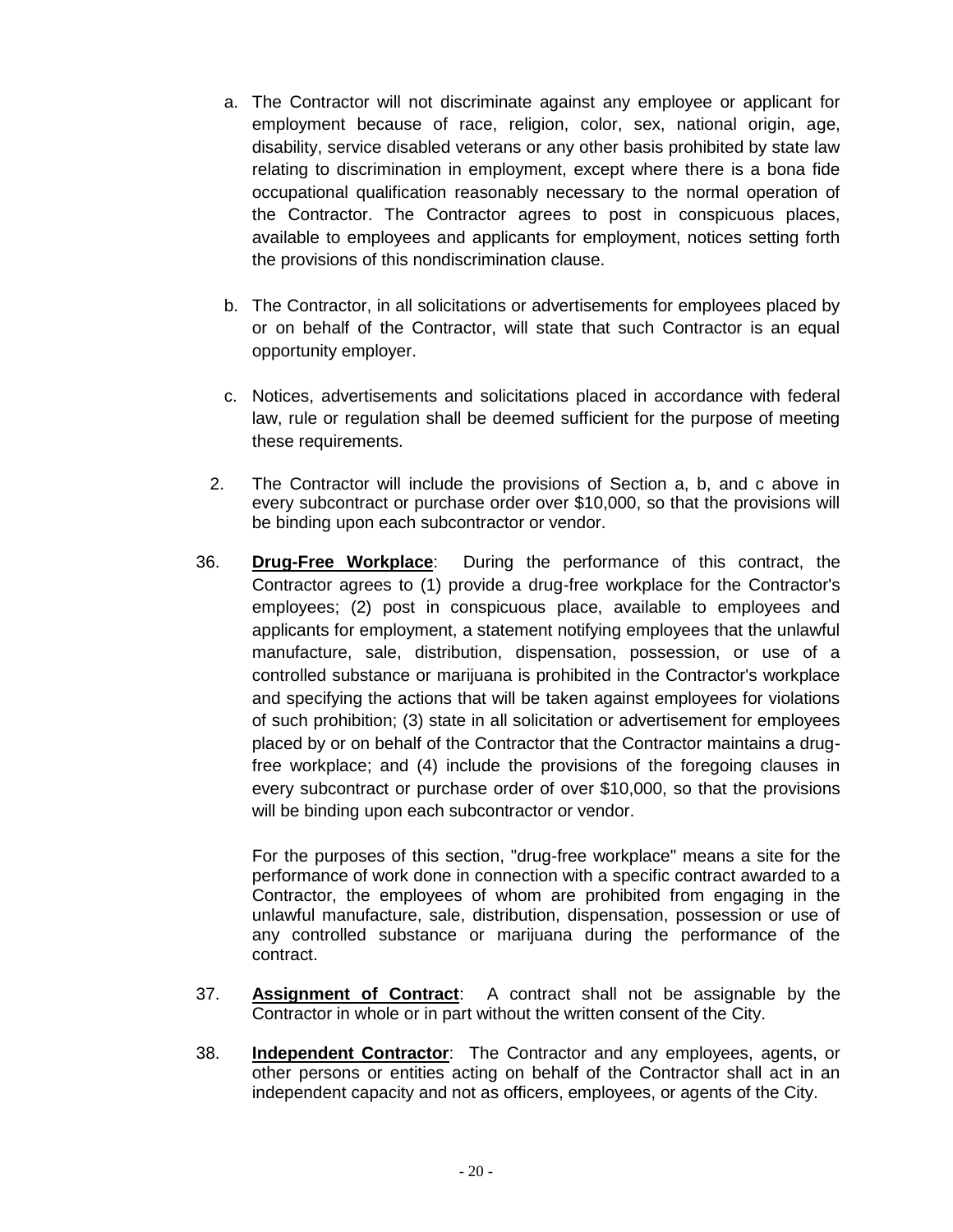- 39. **Scheduling and Delays**: The parties to any contract resultant of this solicitation acknowledge that all or part of the work to be performed hereunder may be delayed and extended at the option of the City. Such delays may be caused by delays, denials and modifications of the various state or federal permits, or for other reasons. The City shall not be required to pay any of the Contractor's direct or indirect costs, or claims for compensation, extended overhead, or other damage or consequential damages arising out of or related to any delays or interruptions required or ordered by the City. If the City delays the project for any reason for a continuous period of ninety (90) days or more, the City and Contractor will negotiate a mutually agreeable adjustment to the Contractor's award amount. Notwithstanding the above, in construction contracts, to the extent that an unreasonable delay is caused by the act or omissions of the City due to causes within the City's control, the above waiver or release shall not apply.
- 40. **Governing Law**: This Agreement is made, entered into, and shall be performed in the City of Suffolk, Virginia, and shall be governed by the applicable laws of the Commonwealth of Virginia without regard to its conflict of law rules. In the event of litigation concerning this Agreement, the parties agree to the exclusive jurisdiction and venue of the Circuit Court of the City of Suffolk, Virginia; however, in the event that the federal court has jurisdiction over the matter, then the parties agree to the exclusive jurisdiction and venue of the U.S. District Court for the Eastern District of Virginia, Norfolk Division.

The Contractor shall not cause a delay in services because of the pending or during litigation proceedings, except with the express, written consent of the City or written instruction/order from the Court.

- 41. **Severability**: If any provision of this contract or the application thereof to any person or circumstances shall to any extent be invalid or unenforceable, the remainder of this contract, or the application of such provision to persons or circumstances other than those which it is invalid or unenforceable, shall not be affected hereby, and each provision of this contract shall be valid and enforced to the full extent permitted by law.
- 42. **Termination for Convenience**: The City may at any time, and for any reason, terminate this Contract by written notice to Contractor specifying the termination date, which shall be not less than thirty (30) days from the date such notice is mailed.

Notice shall be given to Contractor by certified mail/return receipt requested at the address set forth in Contractor's Bid Proposal or as provided in this Contract. In the event of such termination, Contractor shall be paid such amount as shall compensate Contractor for the work satisfactorily completed, and accepted by the City, at the time of termination. If the City terminates this Contract, Contractor shall withdraw its personnel and equipment, cease performance of any further work under this Contract, and turn over to the City any work completed or in process for which payment has been made.

43. **Termination for Cause**: In the event that Contractor shall for any reason or through any cause be in default of the terms of this Contract, the City may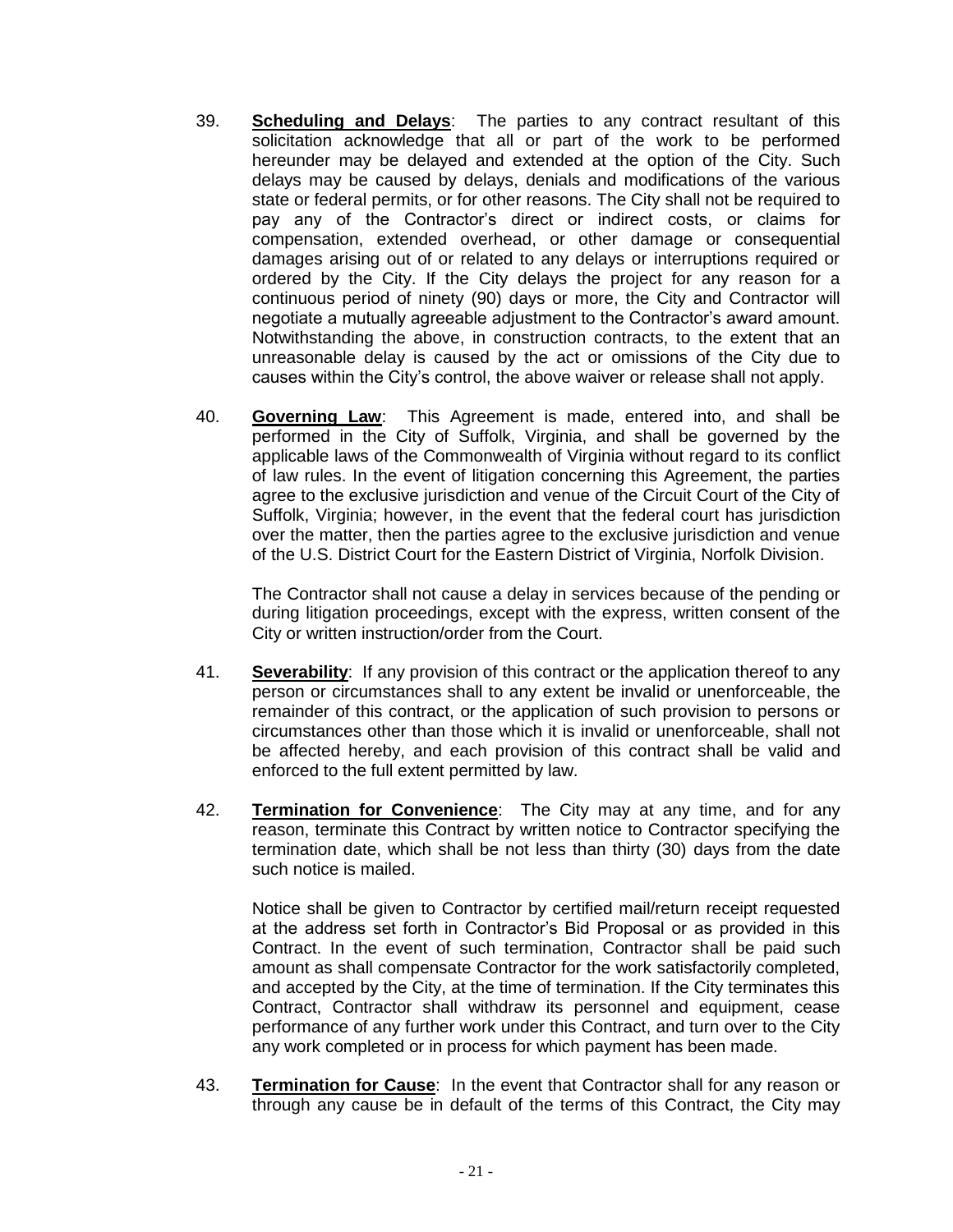give Contractor written notice of such default by certified mail/return receipt requested at the address set forth in Contractor's Bid/Proposal or as provided in this Contract.

Unless otherwise provided, Contractor shall have ten (10) days from the date such notice is mailed in which to cure the default. Upon failure of Contractor to cure the default, the City may immediately cancel and terminate this Contract as of the mailing date of the default notice.

Upon termination, Contractor shall withdraw its personnel and equipment, cease performance of any further work under the Contract, and turn over to the City any work in process for which payment has been made. In the event of violations of law, safety or health standards and regulations, this Contract may be immediately cancelled and terminated by the City and provisions herein with respect to opportunity to cure default shall not be applicable.

44. **Contact Prohibition**: **Direct contact with City departments other than Purchasing, on the subject of this bid is expressly forbidden except with the foreknowledge and permission of the Contract Officer. Violation may result in a determination that your firm is ineligible for an award.**

All questions shall be in writing to the Contract Officer shown on the title page of the bid. The respondents to this IFB shall not contact, either directly or indirectly, any other employee or agent of the City regarding this IFB. This prohibition shall also extend to the Suffolk City Council and locally elected officials. Any such unauthorized contact may disqualify the bidder from this procurement.

- 45. **Additional Conditions**: The Conditions and Instructions in this solicitation are intended to apply to the resulting contract and shall supersede any conflicting terms offered. Any additional conditions a bidder intends be considered must be submitted with the bid and noted as an exception. Such exceptions may result in a finding that the submittal is 'non-responsive' to the bid, negating possibility of an award to that bidder. Contractual documents submitted by the successful firm after an award will not be accepted.
- 46. **Contractor Failure to Perform**: Failure of the Contractor to perform the contract by reason of the City's non-acceptance of additional conditions submitted after the award shall result in termination of the contract by the City, and may result in debarment of the Contractor for a period of up to three (3) years. Termination and /or debarment of the Contractor shall not constitute a waiver by the City of any other rights or remedies available to the City by law or contract.
- 47. **Conflict**: In the event of a conflict between the contract documents, including these Conditions and Instructions, and the terms of a purchase order or related document issued by Purchasing, the contract documents shall control.
- 48. **Records and Inspection**: The Contractor shall maintain full and accurate records with respect to all matters covered under this contract, including, without limitation, accounting records, written policies, procedures, time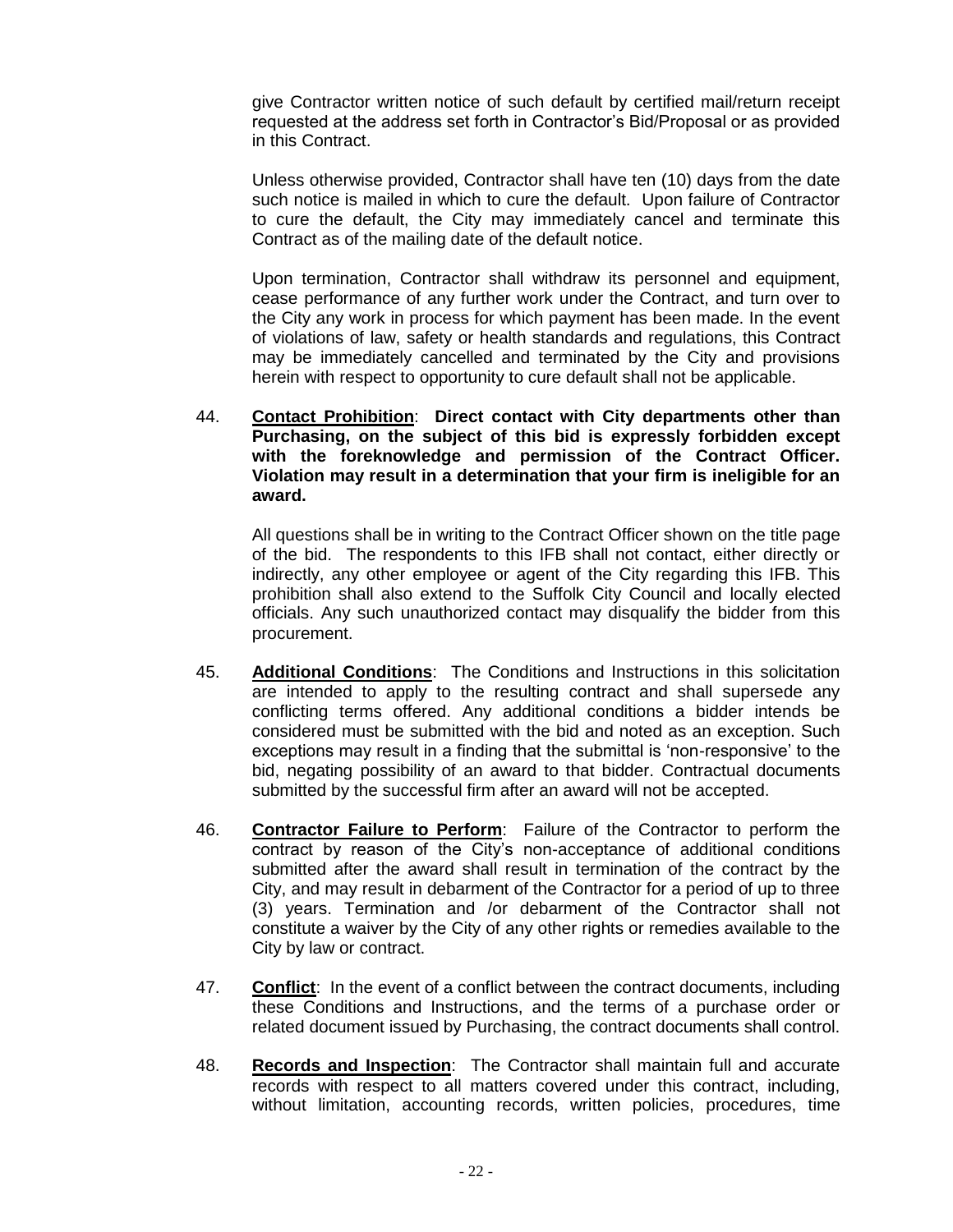records, telephone records, and any other supporting evidence used to memorialize, reflect, and substantiate charges or fees related to this contract. The Contractor's records shall be open to inspection and subject to audit and/or reproduction, during normal working hours, by the City and its employees, agents or authorized representatives after giving at least three (3) days' notice to the Contractor by the City. The City shall have access to such records from the effective date of this contract, for the duration of the contract, and for five (5) years after the date of final payment by the City to the Contractor pursuant to this contract or any renewal or extension of this contract. The City's employees, agents or authorized representatives shall have access to the Contractor's facilities, shall have access to all necessary records and shall be provided adequate and appropriate work space, in order to conduct audits.

- 49. **Rights and Remedies Not Waived**: In no event shall the making by the City of any payment to the Contractor, or the waiver by the City of any provision under this contract including any obligation of the Contractor, constitute or be construed as a waiver by the City of any other provision, obligation, breach of covenant, or any default which may exist under this contract on the part of the Contractor, and the making of any such payment by the City while any such breach or default exists shall not impair or prejudice any right or remedies available to the City.
- 50. **Entire Agreement**: This contract and any additional or supplementary documents incorporated herein by reference contain all the terms and conditions agreed upon by the parties hereto, and no other agreements, oral or otherwise, regarding the subject matter of this contract or any part thereof shall have any validity or bind any of the parties hereto. This contract shall not be modified, altered, changed or amended unless in writing and signed by the parties hereto.
- 51. **Conflicts of Interests**: Contractor shall not accept or receive commissions or other payments from third parties for soliciting, negotiating, procuring, or effecting insurance on behalf of the City.
- 52. **Responsibility of Contractor**: The Contractor shall, without additional costs or fee to the City, correct or revise any errors or deficiencies in his performance. Neither the City's review, approval or acceptance of, nor payment for any of the services required under this Agreement shall be deemed a waiver of rights by the City, and the Contractor shall remain liable to the City for all costs which are incurred by the City as a result of the Contractor's negligent performance of any of the services furnished under this Agreement.
- 53. **Changes and Additions**: It shall be the responsibility of the Contractor to notify the City, in writing, of any necessary modifications or additions in the Scope of this Agreement. Compensation for changes or additions in the Scope of this Agreement will be negotiated and approved by the City, in writing.

It is understood and agreed to by both the City and the Contractor that such modifications or additions to this Agreement shall be made only by the full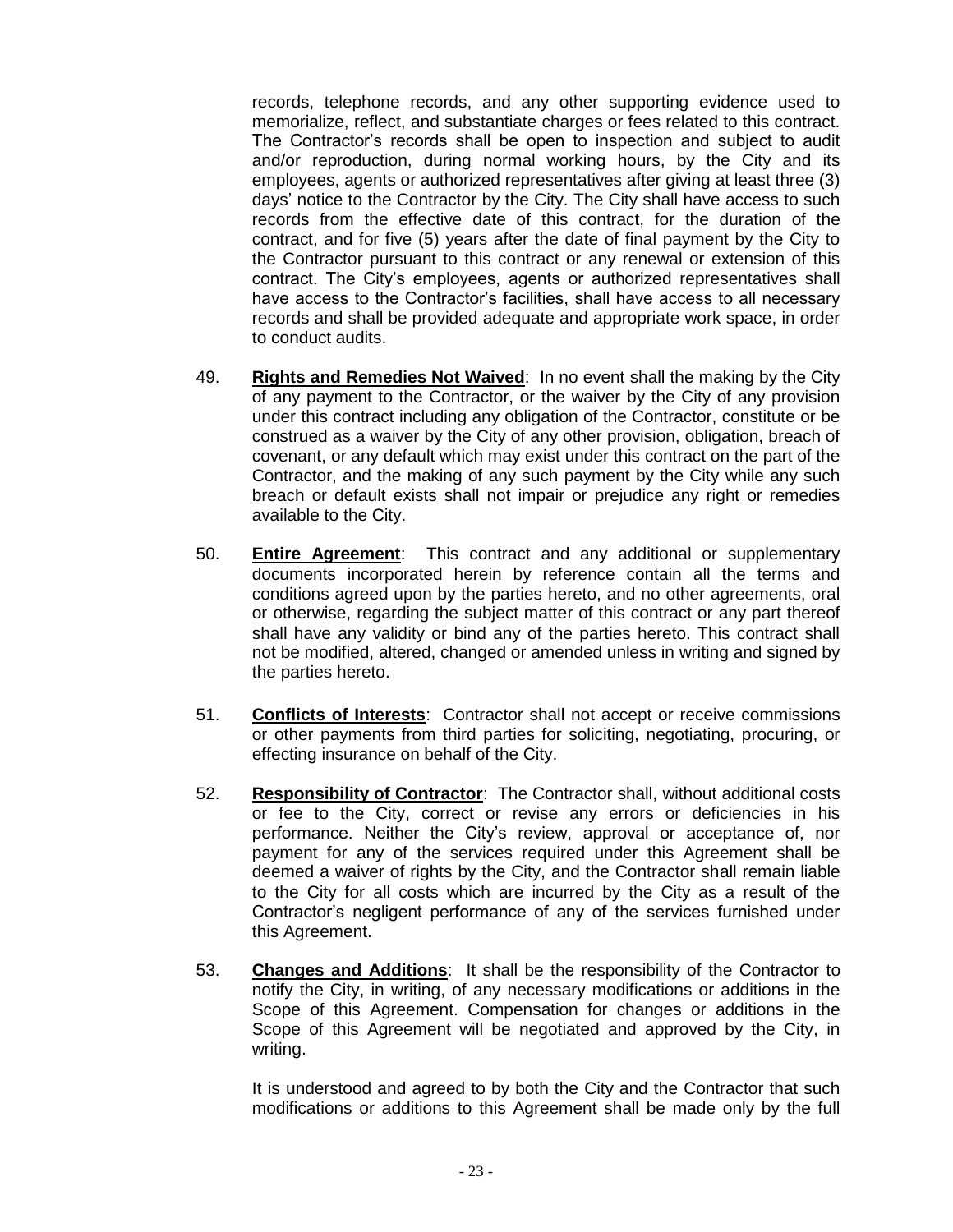execution of the City's standard Agreement change order form. Furthermore, it is understood and agreed by both parties that any work done by the Contractor on such modification or addition to this Agreement prior to the City's execution of its standard Agreement change order form shall be at the total risk of the Contractor and said work may not be compensated by the City.

- 54. **Exemption from Taxes**: The City is exempt from State Sales Tax and Federal Excise Tax. Tax Exemption Certificate indicating the City's tax exempt status will be furnished by the City of Suffolk upon request.
- 55. **Debarment Status**: By submitting a bid, bidders certify that they are not currently debarred by the Commonwealth of Virginia from submitting bids or proposals on contracts for the type of goods and/or services covered by this solicitation, nor are they an agent of any person or entity that is currently so debarred.
- 56. **Safety**: All Contractors and subcontractors performing services for the City are required and shall comply with all Occupational Safety and Health Administration (OSHA), State and City Safety and Occupational Health Standards and any other applicable rules and regulations. Also all Contractors and subcontractors shall be held responsible for the safety of their employees and any unsafe acts or conditions that may cause injury or damage to any persons or property within and around the work site area under this contract.
- 57. **License Requirement**: All firms doing business in the City of Suffolk are required to be licensed in accordance with the City of Suffolk business license ordinance. Wholesale and retail merchants without a business location in the City of Suffolk are exempt from this requirement. Any questions concerning business licenses should be directed to the Commissioner of the Revenue's Office, telephone (757) 514-4260 or email [comrev@suffolkva.us](mailto:comrev@suffolkva.us) .
- 58. **Contractor's Form**: In cases where the City may accept the Contractor's form agreement, whereas certain standard clauses that may appear in the Contractor's form agreement cannot be accepted by the City, and in consideration of the convenience of using that form, and this form, without the necessity of negotiating a separate contract document, the parties hereto specifically agree that, notwithstanding any provisions appearing in the attached Contractor's form contract, the City's contract addendum shall prevail over the terms of the Contractor's agreement in the event of a conflict.
- 59. **Bidder Qualifications**: Only bids from established contractors for work similar in scope to work herein shall be considered; the City reserves the right to request specific reference information prior to award. Bidder shall demonstrate that he has adequate and appropriate manpower, tools and equipment to respond and perform in accordance with the provisions herein. The City may, at its option, disqualify a bidder and reject his bid for cause. Reasons deemed to be sufficient for this action shall include, but not be limited to, the following: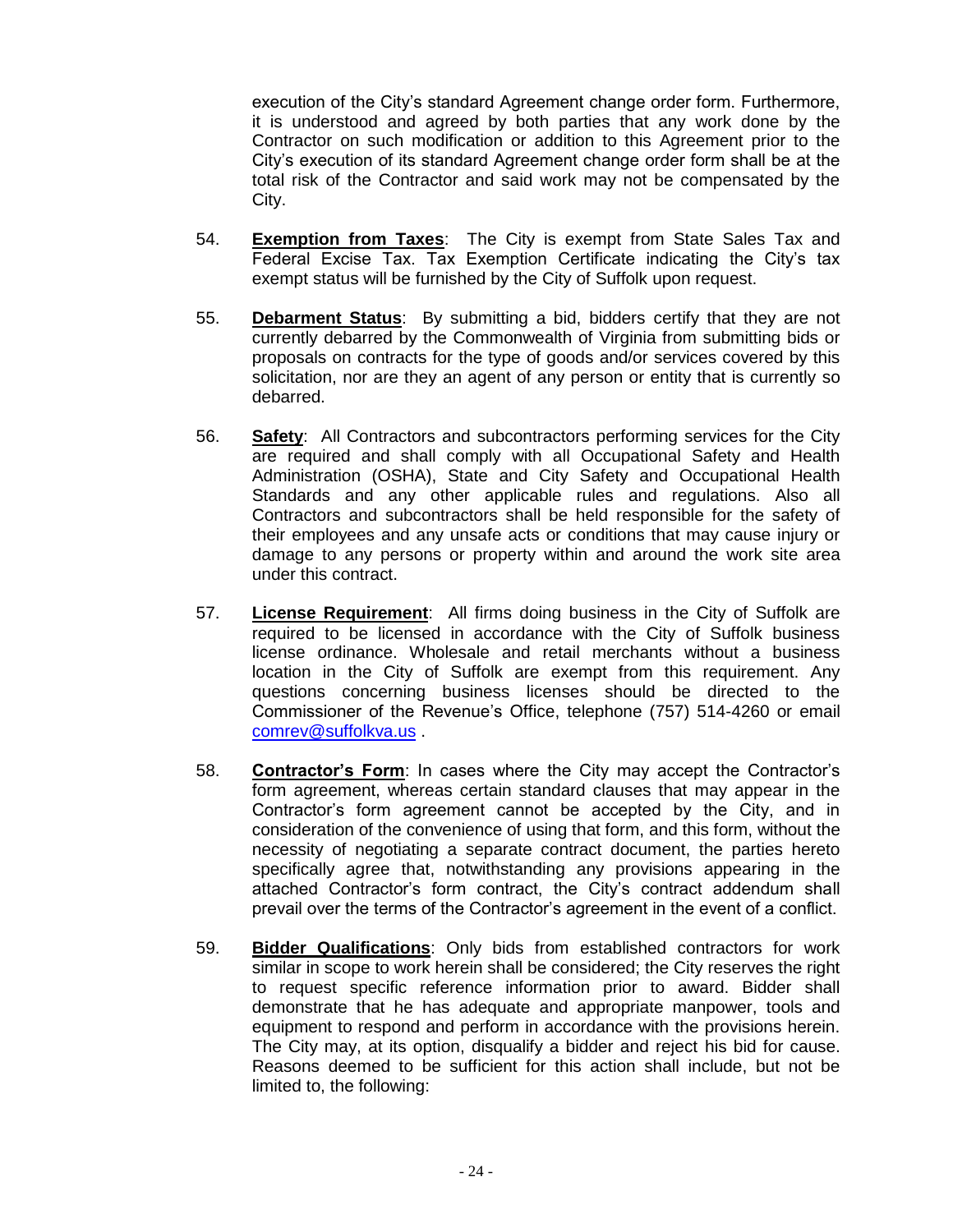- Evidence of collusion among bidders.
- Receipt of more than one bid on any project from an individual, or from a corporation. This restriction does not apply to subcontractors
- Default on any previous contract.
- For unreasonable failure to complete a previous contract within the specified time or for being in arrears on an existing contract without reasonable cause for being in arrears.
- Inability to perform as revealed by an investigation of the Bidder's financial statement, experience and/or plant and equipment.
- Contractor does not meet project-specific requirements, as identified in the Contract Documents
- 60. **Pricing to be F.O.B. Destination – Freight Allowed:** Pricing shall be F.O.B. destination-freight included for all competitive bids. F.O.B. Destination-Freight Included shall include all shipping costs to the City location(s) at the unit cost. No additional shipping charges shall be allowed.
- 61. **Contract Quantities**: The quantities specified in the Invitation for Bid are estimates only unless otherwise clearly noted, and are given for the information of bidders and for the purpose of bid evaluation. They do not indicate the actual quantity that will be required, since such volume will depend upon requirements that may develop during the contract period. Quantities shown shall not be construed to represent any amount which the City shall be obligated to purchase under the contract, or relieve the contractor of his obligation to fill all orders placed by the City, except as clearly noted.
- 62. **Competition Intended**: It is the City's intent that the Invitation for Bid (IFB) permits competition. It shall be the bidder's responsibility to advise the Buyer in writing if any language requirement, specification, etc., or any combination thereof, inadvertently restricts or limits the requirements stated in this IFB to a single source. Such notification must be received by the Contract Officer prior to the date set for bids to close.
- 63. **Default on Taxes:** No bid or proposal will be accepted from, or any Contract awarded to, any person, firm, or corporation that is in arrears, or in default to the City upon any debt or Contract, or that is a defaulter as surety, or otherwise upon any obligation to the City.
- 64. **Ethics in Procurement: Bidders, offers, contractors or consultants must provide written disclosure with their bid or proposal if one of your officers, directors, trustees, partners, employees, or lenders is an employee or officer of the City of Suffolk or an immediate family member of the employee or officer (as defined by Section 2.2-4368 of the Virginia Public Procurement Act) who is involved personally or substantially participates in procurement transactions or owns or controls an interest of more than three percent (3%) of the company or receives more than \$5,000 annually from the bidder, offeror, contractor or consultant.**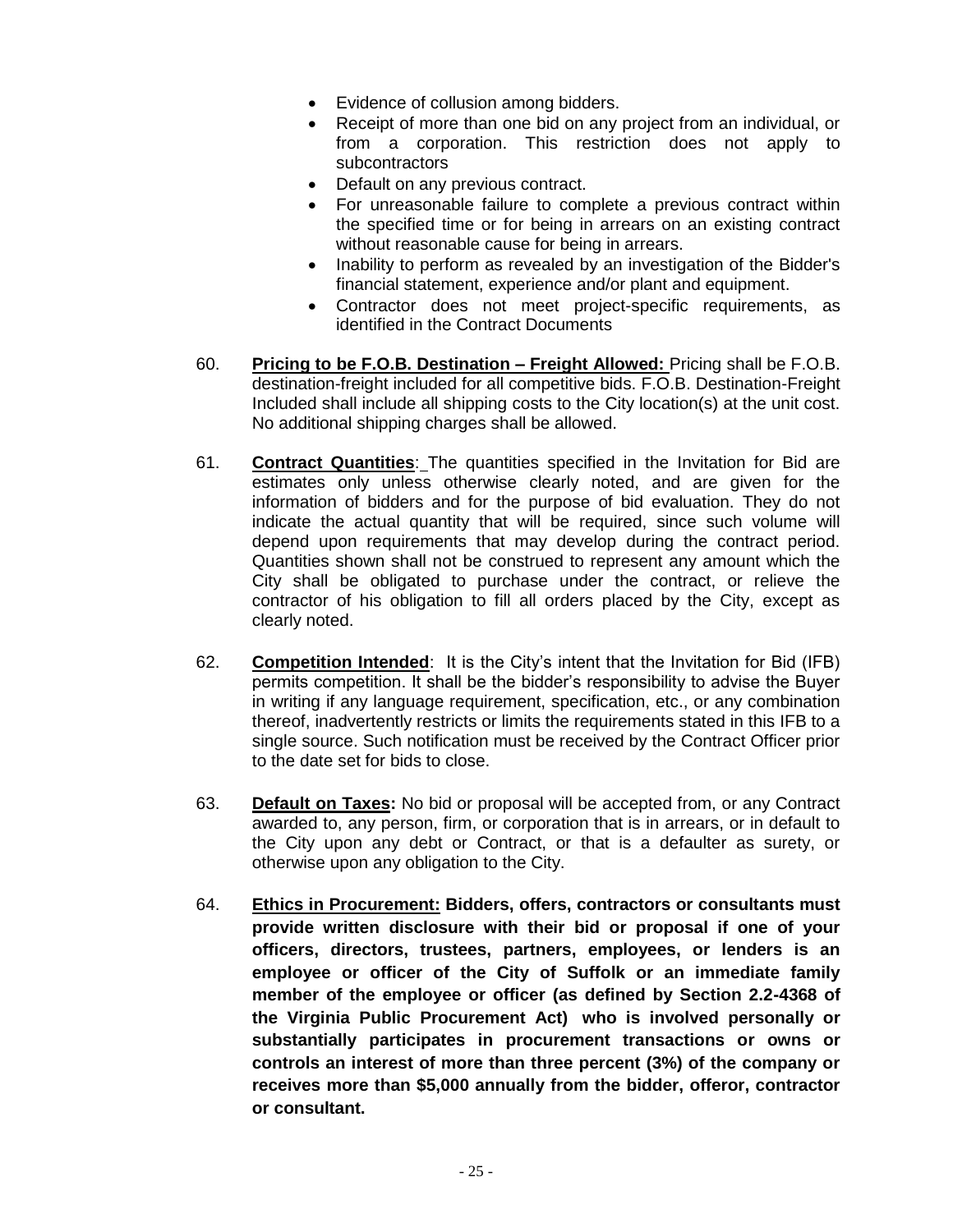# <span id="page-25-0"></span>**BID FORM**

**TO:** City of Suffolk **BID:** Uniforms - Police Purchasing Division

 442 W. Washington Street **DUE: September 5, 2018 TIME:** 3:00 p.m., Local

**Company** quote firm price(s), exclusive of all taxes, to furnish, on an AS NEEDED basis, uniforms and accessories for the Suffolk Police Department in accordance with all specifications, terms and conditions herein.

The City reserves the right to reject any and all bids; to award by item, category, or in total; to waive any technicalities in bids received; to negotiate with the lowest responsible bidder(s) should bids exceed budgeted funds; and to accept the bid which may best serve the interest of the City. **Annual quantities are estimates only for the sole purpose of bid evaluation**.

## **Attachment B**

| GROUP 1-<br><b>Description</b>        | <b>Amount</b>                            |
|---------------------------------------|------------------------------------------|
| <b>FOOTWEAR</b>                       |                                          |
| <b>GROUP 2-</b><br><b>Description</b> | <u>Amount</u>                            |
| <b>SHIRTS &amp; BLOUSES</b>           | Subtotal \$_____________________________ |
| <b>GROUP 3-</b><br><b>Description</b> | <b>Amount</b>                            |
| <b>SWEATERS</b>                       | Subtotal \$_____________________________ |
| <b>GROUP 4-</b><br><b>Description</b> | <b>Amount</b>                            |
| <b>TROUSERS &amp; PANTS</b>           | Subtotal \$                              |
| <b>GROUP 5-</b><br><b>Description</b> | <b>Amount</b>                            |
| <b>ACCESSORIES</b>                    | Subtotal \$_____________________________ |
| GROUP 6-<br><b>Description</b>        | Amount                                   |
| <b>COATS &amp; JACKETS</b>            | Subtotal \$___________________________   |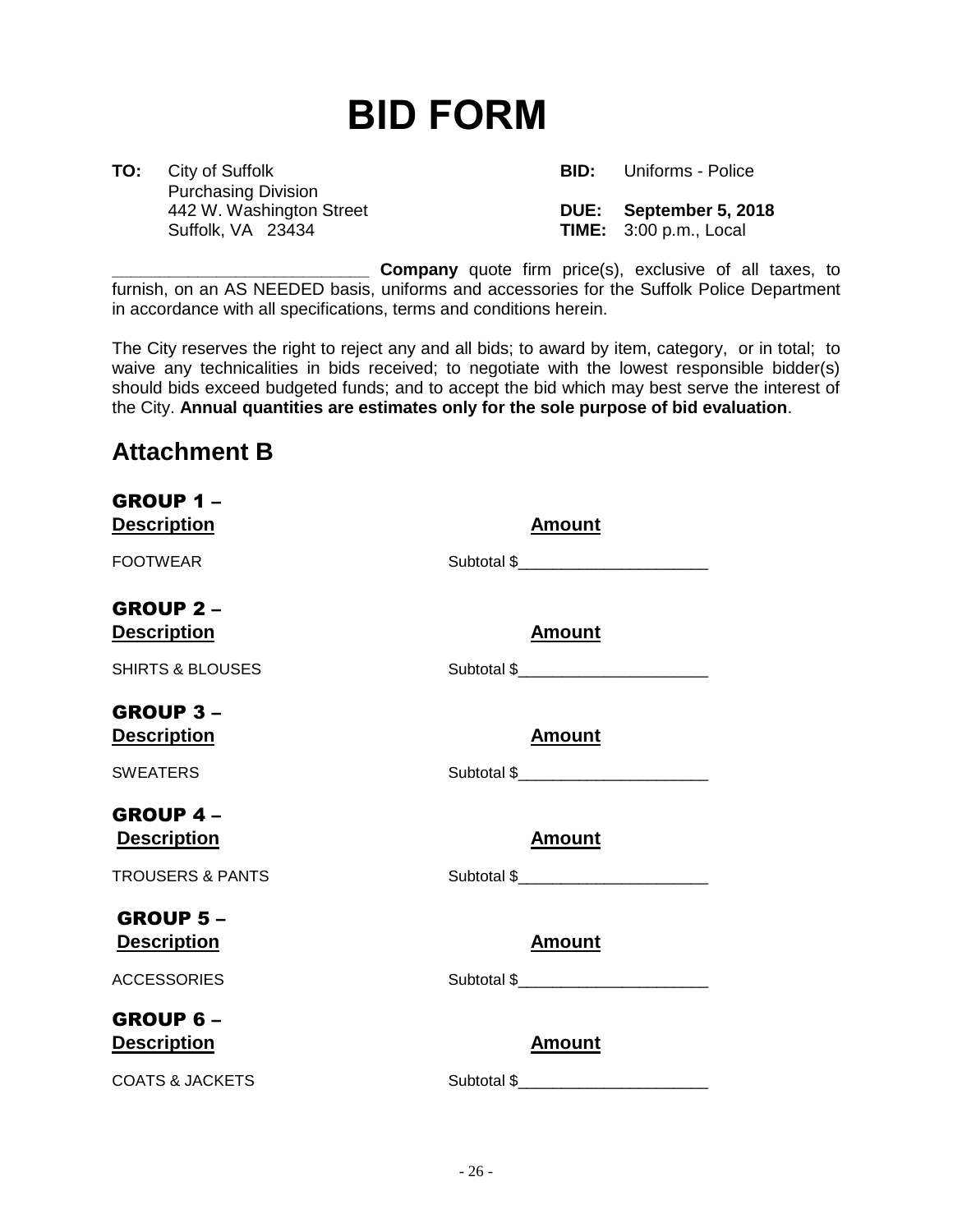| GROUP 7-                              |                                          |
|---------------------------------------|------------------------------------------|
| <b>Description</b>                    | <b>Amount</b>                            |
| <b>DUTY GEAR</b>                      | Subtotal \$                              |
| <b>GROUP 8-</b><br><b>Description</b> | Amount                                   |
|                                       |                                          |
| <b>SWAT/MOBILE FIELD FORCE</b>        | Subtotal \$____________________________  |
| <b>GROUP 9-</b>                       | <b>Amount</b>                            |
| <b>Description</b>                    |                                          |
| <b>BALLISTIC VESTS</b>                | Subtotal \$_____________________________ |
| <b>GROUP 10 -</b><br>Description      | <b>Amount</b>                            |
| AWARDS, BADGES, PINS, ETC.            |                                          |
| <b>GROUP 11 -</b>                     |                                          |
| <b>Description</b>                    | Amount                                   |
| ALTERATIONS/EMBROIDERY                | Subtotal \$                              |
|                                       |                                          |

## TOTAL BID AMOUNT (GROUPS 1-11) \$\_\_\_\_

## **Additional Pricing – Uniform items carried by vendor, but not included above:**

Should the City desire to obtain Uniform items not specified in this Invitation to Bid, the Bidder shall provide the City with a percentage discount from suggested retail price. Said items shall be selected from the manufacture's catalogue and shall be discounted from the current list price. The percentage discount shall be firm throughout the entire contract period. The City reserves the right to evaluate the percentage discount submitted. Should the City deem said discount to not be in the City's best interest the City shall exercise the right to obtain additional uniform items elsewhere.

Percentage Discount Allowed \_\_\_\_\_\_\_\_\_\_\_\_\_\_\_\_ %

## **DELIVERY**

Best guaranteed delivery for REGULAR sizes shall be \_\_\_\_\_\_\_\_ days Best guaranteed delivery for EXTRA LARGE (or larger) sizes shall be \_\_\_\_\_\_\_\_ days Best guaranteed delivery for Accessories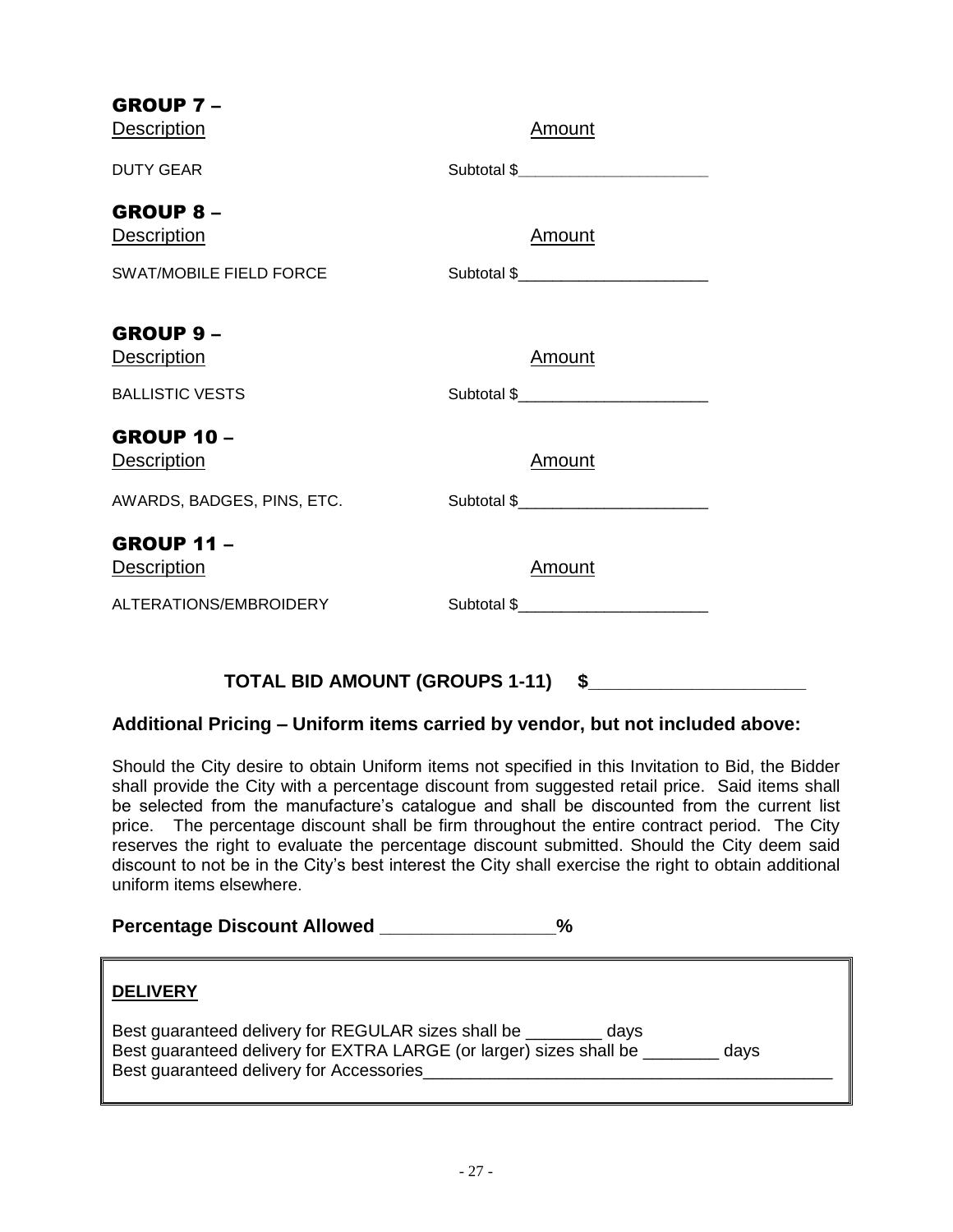## <span id="page-27-0"></span>**REFERENCES**

Indicate below a listing of at least three (3) recent references for which you have provided similar services. Include the date that services were furnished and the name, address, and phone number of the person we have your permission to contact.

|    | <b>Client/Address</b>                                                                     | <b>Date</b> | <b>Contact Person</b> | Phone No. |
|----|-------------------------------------------------------------------------------------------|-------------|-----------------------|-----------|
| 1) | the control of the control of the control of the control of the control of the control of |             |                       |           |
| 2) |                                                                                           |             |                       |           |
| 3) |                                                                                           |             |                       |           |

**Payment Terms/Discounts**<br> **Payment Terms/Discounts** accepted and invoiced by 10th of month will be paid month end. Cash discounts offered for less than 30 days from receipt of proper invoice will not be considered in award.)

#### **Bidder has included the following with his BID FORM (please check √ ):**

- "Anti-collusion/Nondiscrimination/Drug Free Workplace" clause
- **No.** Proof of Authority to Transact Business in Virginia form
- Bidder has acknowledged and complied with item #64 Ethics in Procurement, under the Conditions & Instructions Section.

**Bidder has examined copies of all the Bid Documents including the following Addenda:**

| Date | <b>Number</b> |  |
|------|---------------|--|
|      |               |  |
|      |               |  |
|      |               |  |
|      |               |  |

| I will accept payment by means of the City's Purchasing Card. | Yes No |  |
|---------------------------------------------------------------|--------|--|
|---------------------------------------------------------------|--------|--|

**I will accept electronic transfer of funds as payment. \_\_\_\_\_\_Yes \_\_\_\_\_No**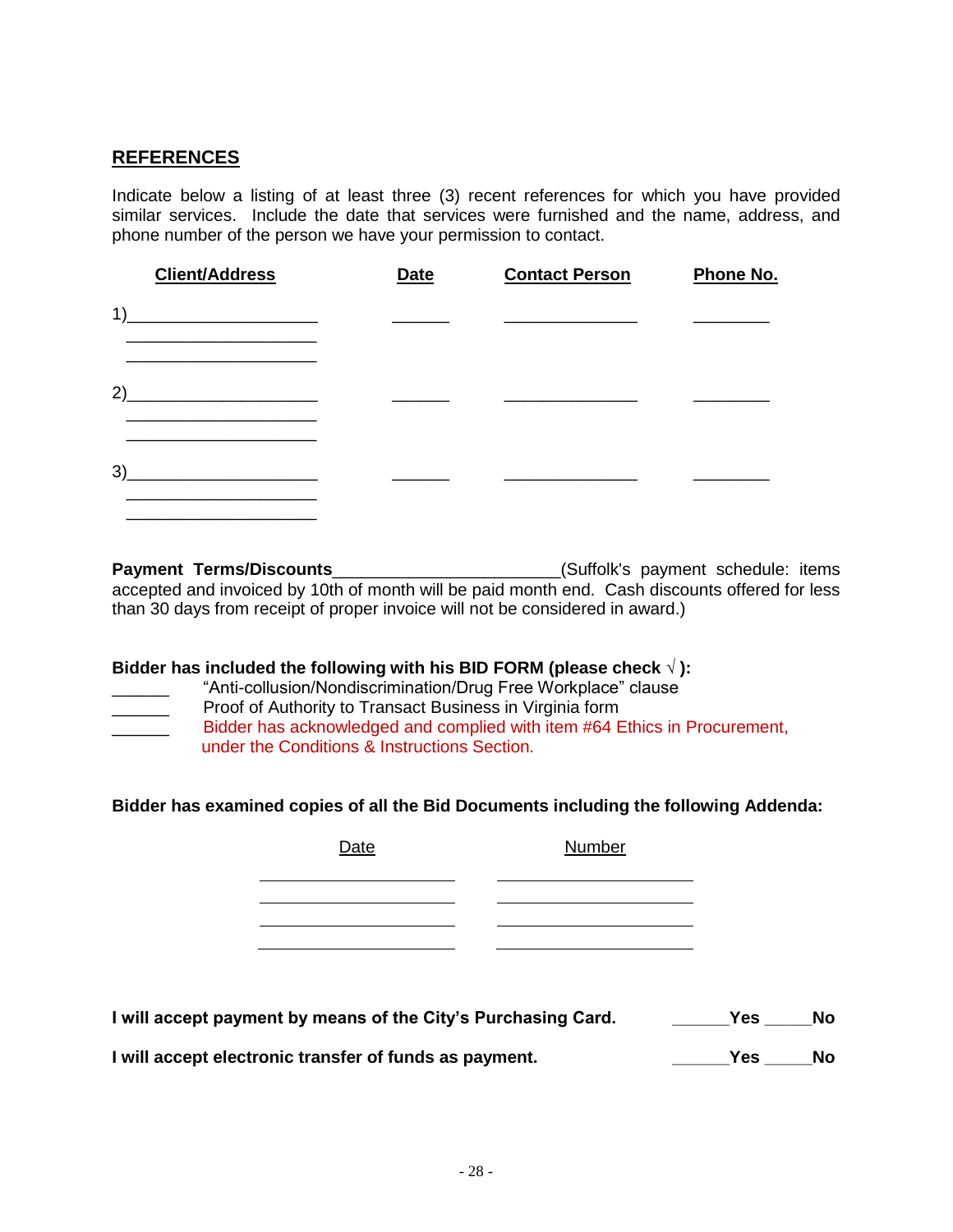| <b>Company Name</b>                                             | <u> 1989 - Johann Stoff, deutscher Stoff, deutscher Stoff, der Stoff, der Stoff, der Stoff, der Stoff, der Stoff, </u> |
|-----------------------------------------------------------------|------------------------------------------------------------------------------------------------------------------------|
| Address                                                         | <u> 1989 - Johann John Harry Harry Harry Harry Harry Harry Harry Harry Harry Harry Harry Harry Harry Harry Harry</u>   |
|                                                                 |                                                                                                                        |
| Person Quoting<br><u> 1980 - Andrea Andrew Maria (h. 1980).</u> |                                                                                                                        |
|                                                                 |                                                                                                                        |
| Telephone No.: _______________________________                  |                                                                                                                        |
|                                                                 |                                                                                                                        |
|                                                                 |                                                                                                                        |
|                                                                 |                                                                                                                        |
| Social Security Number or FIN Number                            |                                                                                                                        |

I certify that this bid is made without prior understanding, agreement, or connection with any corporation, firm, or person submitting a bid for the same equipment/materials/ service and is in all respects fair and without collusion or fraud. I understand that collusive bidding is a violation of State and Federal law and can result in fines, prison sentences and civil damage awards. I agree to abide by all conditions of this bid and certify that I am authorized to sign this bid for the bidder.

I certify by my signature below that I have received the documents associated with this bid and understand that the review for completeness of these bid documents and the understanding and comprehension of the bid specifications is solely my responsibility; based on this, by my signature below I waive all rights to further claims against the City of Suffolk that the document were incomplete or not understandable.

I certify that the bidder represented herein is eligible to bid with respect to all applicable sections of State and Local Government Conflict of Interest Act, Code of Virginia, Section 2.1-639.1 et. seq.

Signature **Latter and Signature Latter and Signature Latter and Signature Latter and Signature Latter and Signature Latter and Signature Latter and Signature Latter and Signature Latter and Signature Latt** 

| <b>Date</b> |
|-------------|
|             |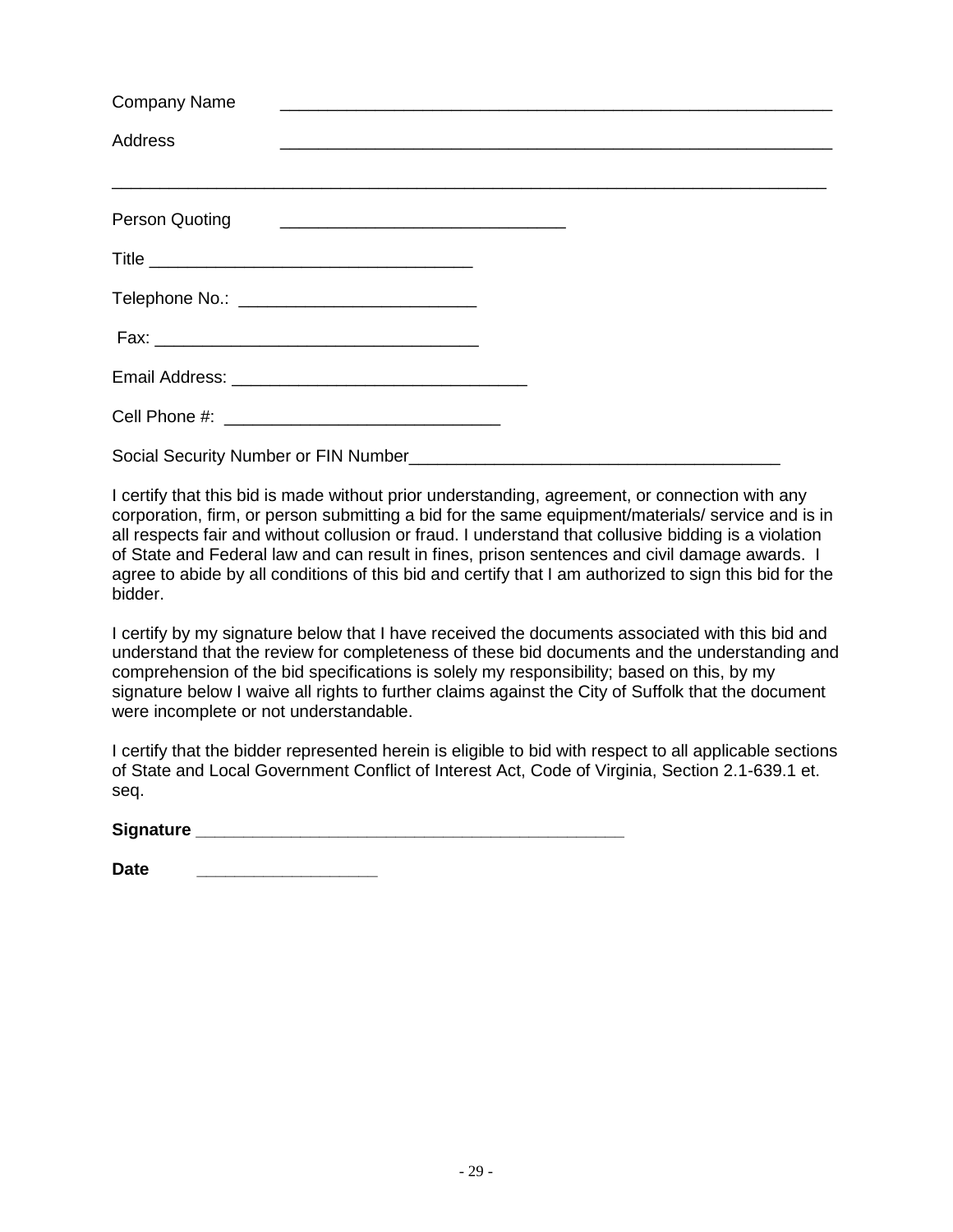#### <span id="page-29-0"></span>**ANTICOLLUSION**/NONDISCRIMINATION/DRUG FREE WORKPLACE CLAUSES **ANTICOLLUSION CLAUSE:**

IN THE PREPARATION AND SUBMISSION OF THIS BID, SAID BIDDER DID NOT EITHER DIRECTLY OR INDIRECTLY ENTER INTO ANY COMBINATION OR ARRANGEMENT WITH ANY PERSON, FIRM OR CORPORATION, OR ENTER INTO ANY AGREEMENT, PARTICIPATE IN ANY COLLUSION, OR OTHERWISE TAKE ANY ACTION IN THE RESTRAINT OF FREE, COMPETITIVE BIDDING IN VIOLATION OF THE SHERMAN ACT (15 U.S.C. SECTION 1), SECTIONS 59.1-9.1 THROUGH 59.1- 9.17 OR SECTIONS 59.1-68.6 THROUGH 59.1-68.8 OF THE CODE OF VIRGINIA.

THE UNDERSIGNED BIDDER HEREBY CERTIFIES THAT THIS AGREEMENT, OR ANY CLAIMS RESULTING THEREFROM, IS NOT THE RESULT OF, OR AFFECTED BY, ANY ACT OF COLLUSION WITH, OR ANY ACT OF, ANOTHER PERSON OR PERSONS, FIRM OR CORPORATION ENGAGED IN THE SAME LINE OF BUSINESS OR COMMERCE; AND, THAT NO PERSON ACTING FOR, OR EMPLOYED BY, THE CITY OF SUFFOLK HAS AN INTEREST IN, OR IS CONCERNED WITH, THIS BID; AND, THAT NO PERSON OR PERSONS, FIRM OR CORPORATION OTHER THAN THE UNDERSIGNED, HAVE, OR ARE, INTERESTED IN THIS BID.

#### **DRUG-FREE WORKPLACE:**

DURING THE PERFORMANCE OF THIS CONTRACT, THE CONTRACTOR AGREES TO (I) PROVIDE A DRUG-FREE WORKPLACE FOR THE CONTRACTOR'S EMPLOYEES; (II) POST IN CONSPICUOUS PLACES, AVAILABLE TO EMPLOYEES AND APPLICANTS FOR EMPLOYMENT, A STATEMENT NOTIFYING EMPLOYEES THAT THE UNLAWFUL MANUFACTURE, SALE, DISTRIBUTION, DISPENSATION, POSSESSION, OR USE OF A CONTROLLED SUBSTANCE OR MARIJUANA IS PROHIBITED IN THE CONTRACTOR'S WORKPLACE AND SPECIFYING THE ACTIONS THAT WILL BE TAKEN AGAINST EMPLOYEES FOR VIOLATIONS OF SUCH PROHIBITION; (III) STATE IN ALL SOLICITATIONS OR ADVERTISEMENTS FOR EMPLOYEES PLACED BY OR ON BEHALF OF THE CONTRACTOR THAT THE CONTRACTOR MAINTAINS A DRUG-FREE WORKPLACE; AND (IV) INCLUDE THE PROVISIONS OF THE FOREGOING SECTIONS I, II, AND III IN EVERY SUBCONTRACT OR PURCHASE ORDER OF OVER \$10,000, SO THAT THE PROVISIONS WILL BE BINDING UPON EACH SUBCONTRACTOR OR VENDOR.

FOR THE PURPOSE OF THIS SECTION, "DRUG-FREE WORKPLACE" MEANS A SITE FOR THE PERFORMANCE OR WORK DONE IN CONNECTION WITH A SPECIFIC CONTRACT AWARDED TO A CONTRACTOR IN ACCORDANCE WITH THIS CHAPTER, THE EMPLOYEES OF WHOM ARE PROHIBITED FROM ENGAGING IN THE UNLAWFUL MANUFACTURE, SALE, DISTRIBUTION, DISPENSATION, POSSESSION OR USE OF ANY CONTROLLED SUBSTANCE OR MARIJUANA DURING THE PERFORMANCE OF THE CONTRACT.

#### **NONDISCRIMINATION CLAUSE:**

- 1. EMPLOYMENT DISCRIMINATION BY BIDDER SHALL BE PROHIBITED.
- 2. DURING THE PERFORMANCE OF THIS CONTRACT, THE SUCCESSFUL BIDDER SHALL AGREE AS FOLLOWS:
	- A. THE BIDDER, WILL NOT DISCRIMINATE AGAINST ANY EMPLOYEE OR APPLICANT FOR EMPLOYMENT BECAUSE OF RACE, RELIGION, COLOR, SEX, NATIONAL ORIGIN, AGE, DISABILITY, OR ANY OTHER BASIS PROHIBITED BY STATE LAW RELATING TO DISCRIMINATION IN EMPLOYMENT, EXCEPT WHERE THERE IS A BONA FIDE OCCUPATIONAL QUALIFICATION/CONSIDERATION REASONABLY NECESSARY TO THE NORMAL OPERATION OF THE BIDDER. THE BIDDER AGREES TO POST IN CONSPICUOUS PLACES, AVAILABLE TO EMPLOYEES AND APPLICANTS FOR EMPLOYMENT, NOTICES SETTING FORTH THE PROVISIONS OF THIS NONDISCRIMINATION CLAUSE.
	- B. THE BIDDER, IN ALL SOLICITATIONS OR ADVERTISEMENTS FOR EMPLOYEES PLACED ON BEHALF OF THE BIDDER, WILL STATE THAT SUCH BIDDER IS AN EQUAL OPPORTUNITY EMPLOYER. NOTICES, ADVERTISEMENTS, AND SOLICITATIONS PLACED IN ACCORDANCE WITH FEDERAL LAW, RULE OR REGULATION SHALL BE DEEMED SUFFICIENT FOR THE PURPOSE OF MEETING THE REQUIREMENTS OF THIS SECTION.
	- C. BIDDER WILL INCLUDE THE PROVISIONS OF THE FOREGOING SECTIONS A, B, AND C IN EVERY SUBCONTRACT OR PURCHASE ORDER OF OVER \$10,000, SO THAT THE PROVISIONS WILL BE BINDING UPON EACH SUBCONTRACTOR OR VENDOR.

| Name and Address of Bidder:                                                                                                    | Date:                                                                                                                  |
|--------------------------------------------------------------------------------------------------------------------------------|------------------------------------------------------------------------------------------------------------------------|
|                                                                                                                                | By:                                                                                                                    |
|                                                                                                                                | Signature In Ink                                                                                                       |
|                                                                                                                                |                                                                                                                        |
|                                                                                                                                | <b>Printed Name</b>                                                                                                    |
| Telephone Number: (                                                                                                            |                                                                                                                        |
| Fax Phone Number: (                                                                                                            | Title                                                                                                                  |
| FIN/SSN#:                                                                                                                      |                                                                                                                        |
| Is your firm a "minority" business? $\Box$ Yes $\Box$ No<br>□ African American □ Hispanic American<br>□ Other: Please Explain: | If yes, please indicate the "minority" classification below:<br>□ American Indian □ Eskimo □ Asian American<br>□ Aleut |
| Is your firm Woman Owned? $\Box$ Yes $\Box$ No                                                                                 | Is your firm a Small Business? □ Yes □ No                                                                              |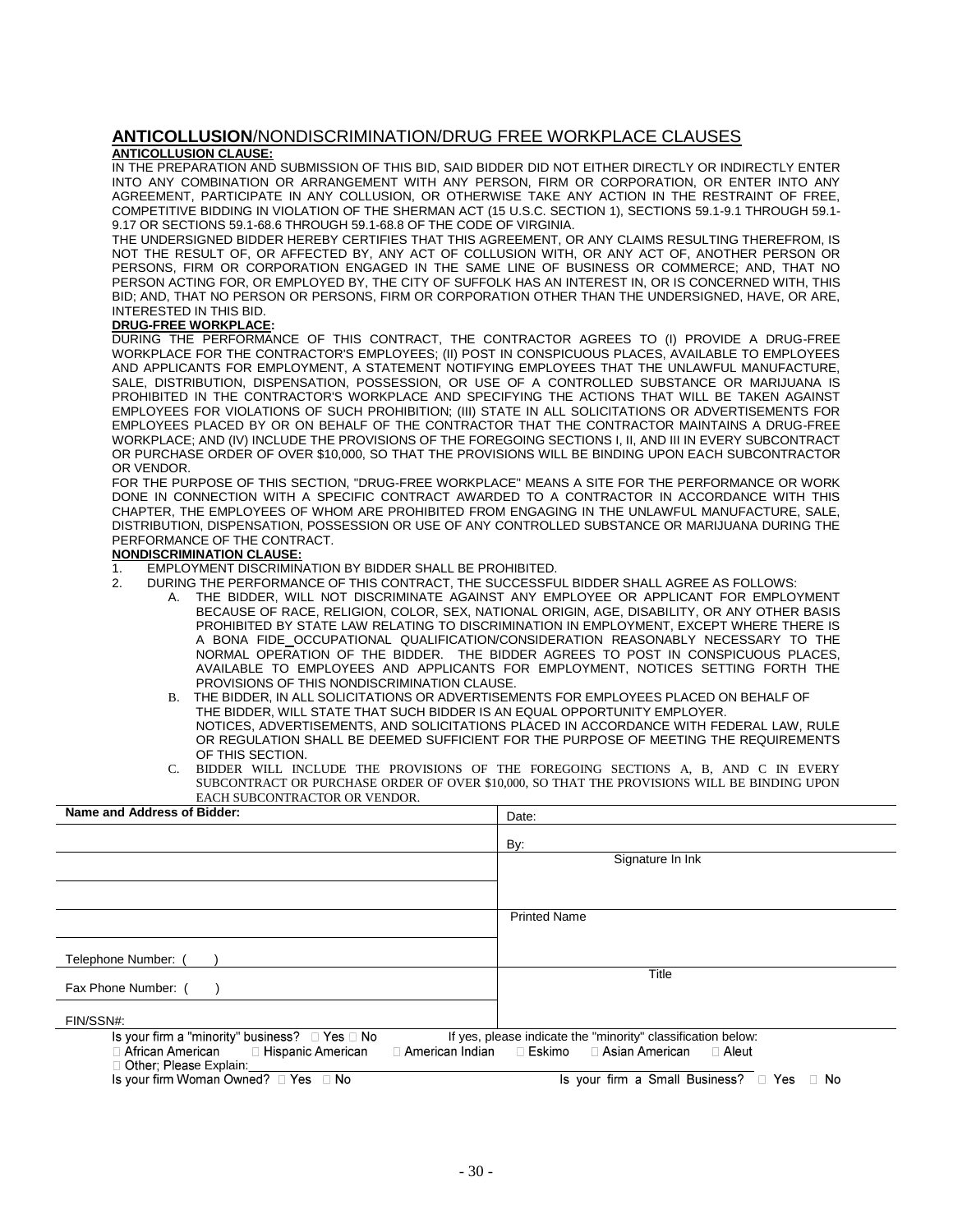## **PROOF OF AUTHORITY TO TRANSACT BUSINESS IN VIRGINIA**

## <span id="page-30-0"></span>THIS FORM MUST BE SUBMITTED WITH YOUR PROPOSAL/BID, FAILURE TO INCLUDE THIS FORM MAY RESULT IN REJECTION OF YOUR PROPOSAL/BID

Pursuant to Virginia Code §2.2-4311.2 an Offeror/Bidder organized or authorized to transact business in the Commonwealth pursuant to Title 13.1 or Title 50 of the Code of Virginia shall include in its proposal/bid the identification number issued to it by the State Corporation Commission ("SCC"). Any Offeror/Bidder that is not required to be authorized to transact business in the Commonwealth as a foreign business entity under Title 13.1 or Title 50 of the Code of Virginia or as otherwise required by law shall include in its proposal/bid a statement describing why the Offeror/Bidder is not required to be so authorized. Any Offeror/Bidder described herein that fails to provide the required information shall not receive an award unless a waiver of this requirement and the administrative policies and procedures establish to implement this section is granted by the City Manager, as applicable.

If this quote for goods or services is accepted by the City of Suffolk, Virginia the undersigned agrees that the requirements of the Code of Virginia Section §2.2-4311.2 have been met.

Please complete the following by checking the appropriate line that applies and providing the requested information.

A.\_\_\_\_\_\_ Offeror/Bidder is a Virginia business entity organized and authorized to transact business in Virginia by the SCC and such vendor's Identification Number issued to it by the SCC is

Offeror/Bidder is an out-of-state (foreign) business entity that is authorized to transact business in Virginia by the SCC and such vendor's identification Number issued to it by the SCC is

C. C. Citeror/Bidder does not have an Identification Number issued to it by the SCC such vendor is not required to be authorized to transact business in Virginia by the SCC for the following reason(s):

#### **Please attach additional sheets if you need to explain why such Offeror/Bidder is not required to be authorized to transact business in Virginia.**

Legal Name of Company (as listed on W-9)

\_\_\_\_\_\_\_\_\_\_\_\_\_\_\_\_\_\_\_\_\_\_\_\_\_\_\_\_\_\_\_\_\_\_\_\_\_\_\_\_\_\_

\_\_\_\_\_\_\_\_\_\_\_\_\_\_\_\_\_\_\_\_\_\_\_\_\_\_\_\_\_\_\_\_\_\_\_\_\_\_\_\_\_\_

\_\_\_\_\_\_\_\_\_\_\_\_\_\_\_\_\_\_\_\_\_\_\_\_\_\_\_\_\_\_\_\_\_\_\_\_\_\_\_\_\_\_

\_\_\_\_\_\_\_\_\_\_\_\_\_\_\_\_\_\_\_\_\_\_\_\_\_\_\_\_\_\_\_\_\_\_\_\_\_\_\_\_\_\_

\_\_\_\_\_\_\_\_\_\_\_\_\_\_\_\_\_\_\_\_\_\_\_\_\_\_\_\_\_\_\_\_\_\_\_\_\_\_\_\_\_\_

\_\_\_\_\_\_\_\_\_\_\_\_\_\_\_\_\_\_\_\_\_\_\_\_\_\_\_\_\_\_\_\_\_\_\_\_.

\_\_\_\_\_\_\_\_\_\_\_\_\_\_\_\_\_\_\_\_\_\_\_\_\_\_\_\_\_\_\_\_\_\_\_.

Legal Name of Offeror/Bidder

Date

Authorized Signature

Print or Type Name and Title

## **RETURN THIS PAGE WITH COPIES OF DOCUMENTATION**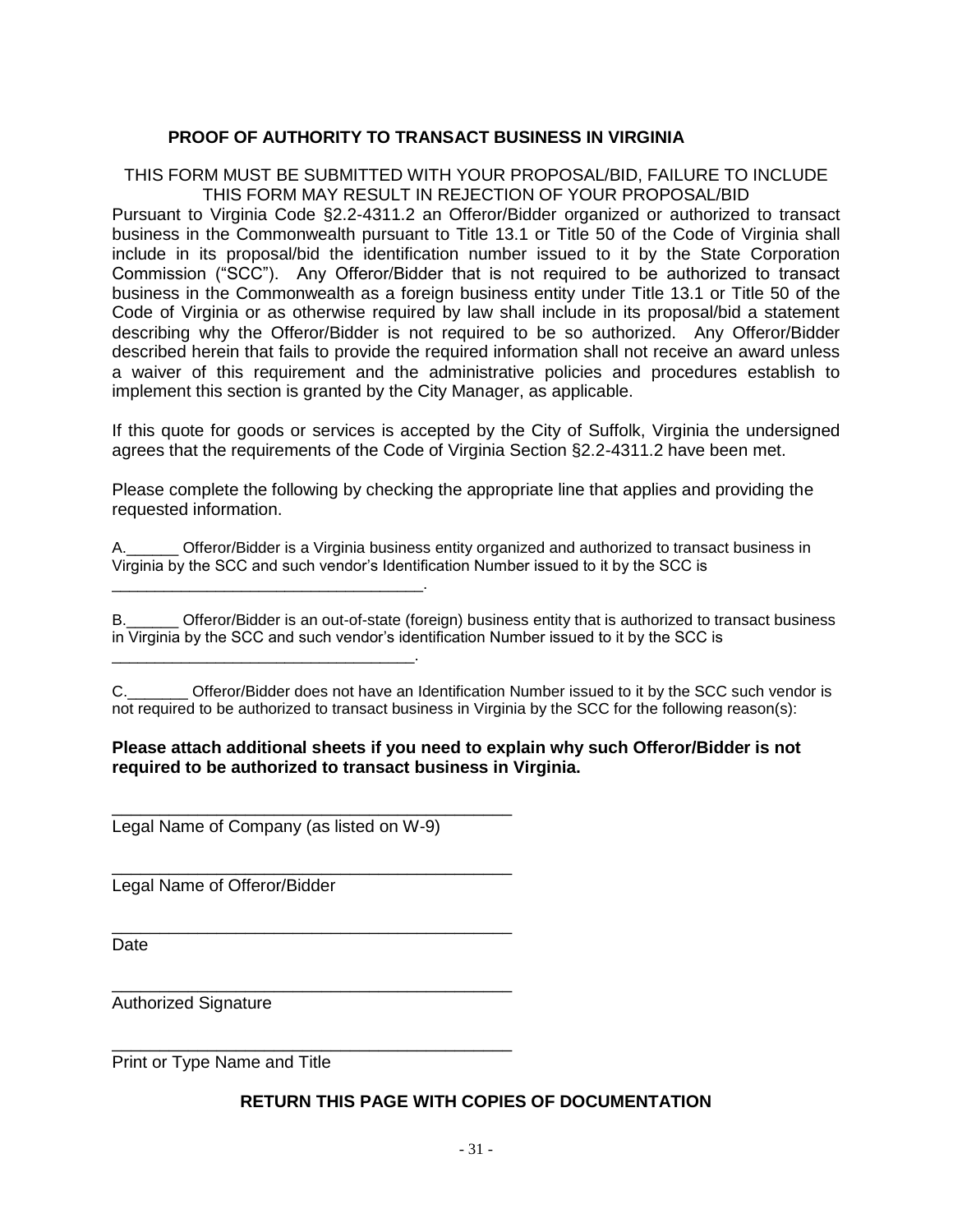## **EXCEPTION PAGE**

## <span id="page-31-0"></span>EXCEPTIONS:

Provider must sign the appropriate statement below, as applicable:

|  | ) Provider understands and agrees to all terms, conditions, requirements, and |
|--|-------------------------------------------------------------------------------|
|  | specifications stated herein.                                                 |
|  |                                                                               |

| Firm: |  |  |
|-------|--|--|
| Date: |  |  |

( ) Provider takes exception to terms, conditions, requirements, or specifications stated herein (Provider must itemize all exceptions below, and return with this bid):

| Firm:       |  |
|-------------|--|
| Date:       |  |
| Exceptions: |  |
|             |  |
|             |  |
|             |  |
|             |  |
|             |  |
|             |  |
|             |  |
|             |  |
|             |  |
|             |  |
|             |  |
|             |  |

Providers should note that any exceptions taken from the stated terms and/or specifications may be cause for their submittal to be deemed "non-responsive", risking the rejection of their submittal.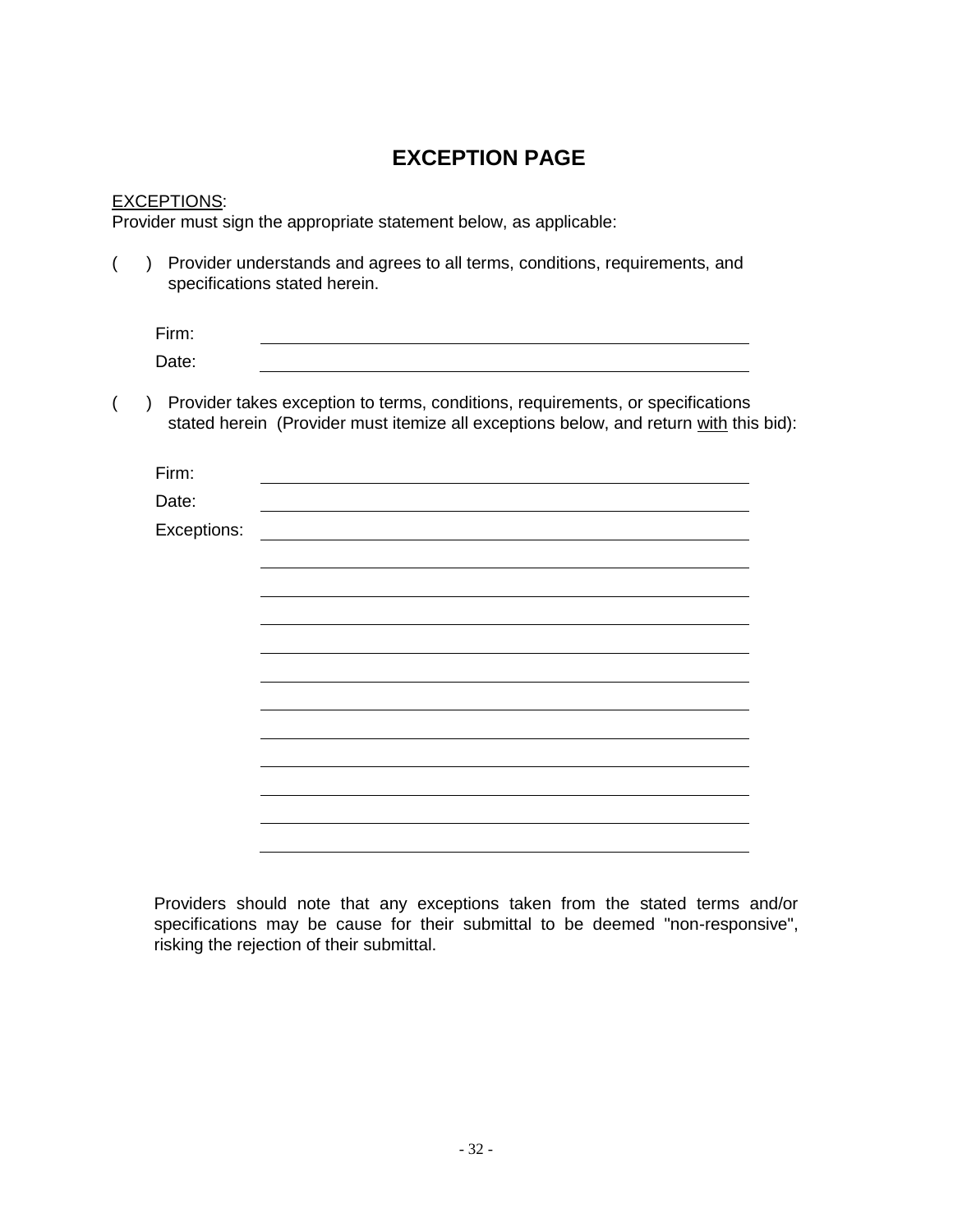## **INSURANCE REQUIREMENTS**

<span id="page-32-0"></span>The successful bidder shall procure, maintain, and provide proof of, insurance coverage for injuries to persons and/or property damage as may arise from or in conjunction with, the work performed on behalf of the City by the bidder, his agents, representatives, employees or subcontractors. Proof of coverage as contained herein shall consist of all policies, endorsements, declaration pages, and certificates of insurance and shall be submitted fifteen (15) days prior to the commencement of work, and such coverage shall be maintained by the offeror for the duration of the contract period; for occurrence policies. Claims made policies must be in force or that coverage purchased for three (3) years after delivery date.

#### a. General Liability

Coverage shall be as broad as: Comprehensive General Liability endorsed to include Broad Form, Commercial General Liability form including Products/Completed Operations.

Minimum Limits

\$2,000,000 General Aggregate Limit \$2,000,000 Products & Completed Operations \$1,000,000 Personal and Advertising Injury \$1,000,000 Each Occurrence Limit \$ 50,000 Fire Damage Limit \$ 5,000 Medical Expense Limit

b. Automobile Liability

Coverage sufficient to cover all vehicles owned, used, or hired by the offeror, his agents, representatives, employees or subcontractors.

Minimum Limits

\$1,000,000 Combined Single Limit \$5,000 Medical Expense Limit

c. Workers' Compensation

Limits as required by the Workers' Compensation Act of Virginia. Employers Liability, \$100,000/\$500,000/\$100,000

d. Umbrella/Excess Liability

\$2,000,000 umbrella/excess liability coverage

#### e. Coverage Provisions

- 1. All deductibles or self-insured retention shall appear on the declaration pages, endorsements, and/or policies provided.
- 2. The City of Suffolk, its' officers/officials, employees, agents and volunteers shall be